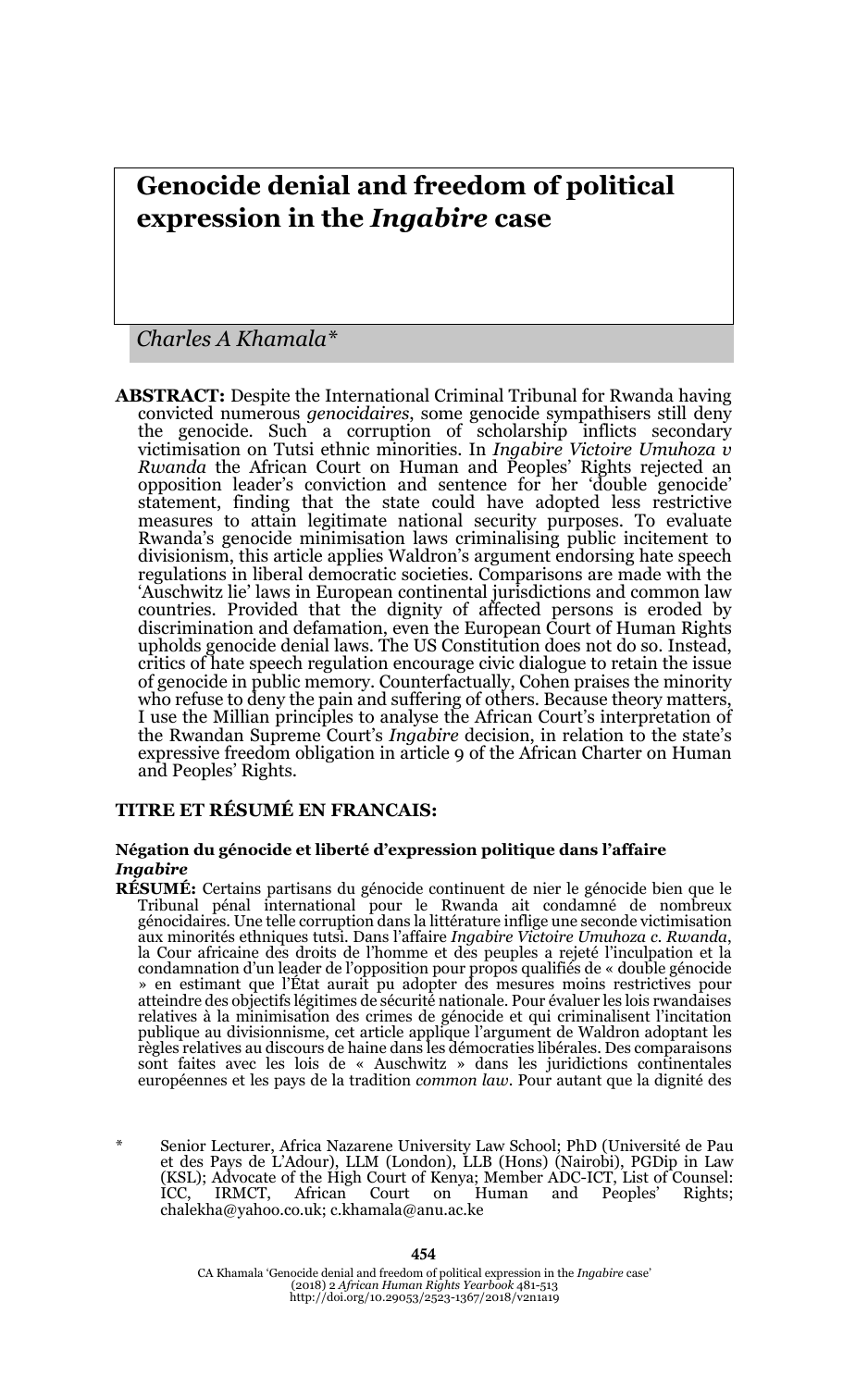personnes affectées est érodée par la discrimination et la diffamation, même la Cour européenne des droits de l'homme retient la légalité des lois sur la négation du génocide. Il n'en n'est pas ainsi de la Constitution américaine. Au contraire, les détracteurs de la réglementation du discours de haine encouragent le dialogue civique à maintenir la question du génocide dans la mémoire publique. A l'inverse, Cohen loue la minorité qui refuse de nier la douleur et la souffrance des autres. Parce que la théorie compte, j'utilise les principes de Mills pour analyser l'interprétation donnée par la Cour africaine de la décision rendue par la Cour suprême du Rwanda dans l'affaire *Ingabire*, en ce qui concerne l'obligation de liberté expressive de l'Etat énoncée à l'article 9 de la Charte africaine des droits de l'homme et des peuples.

#### **KEY WORDS:** hate speech regulation, freedom of expression, Rwanda, liberal democracy, African Court on Human and Peoples' Rights, *Ingabire*

#### **CONTENT:**

| 1.             | Introduction                                                      |                                                                          |  |
|----------------|-------------------------------------------------------------------|--------------------------------------------------------------------------|--|
|                | 1.1                                                               |                                                                          |  |
|                | 1.2                                                               |                                                                          |  |
| $\overline{2}$ |                                                                   |                                                                          |  |
|                | 2.1                                                               |                                                                          |  |
|                | 2.2                                                               |                                                                          |  |
|                | 2.3                                                               |                                                                          |  |
| 3              |                                                                   | The rationale behind and reach of genocide denial laws 463               |  |
|                | 3.1                                                               |                                                                          |  |
|                | 3.2                                                               |                                                                          |  |
|                | 3.3                                                               |                                                                          |  |
|                | 3.4                                                               |                                                                          |  |
| 4              |                                                                   |                                                                          |  |
|                | 4.1                                                               |                                                                          |  |
|                | 4.2                                                               |                                                                          |  |
|                | 4.3                                                               |                                                                          |  |
|                | 4.4                                                               |                                                                          |  |
|                | 4.5                                                               | Freedom of expression decisions by the African Court on Human and        |  |
|                |                                                                   |                                                                          |  |
|                | 4.6                                                               | Freedom of expression decisions by the East African Court of Justice 474 |  |
|                | 4.7                                                               | 475                                                                      |  |
| 5              | Restricting freedom of expression in the <i>Ingabire Victoire</i> |                                                                          |  |
|                |                                                                   |                                                                          |  |
|                | 5.1                                                               |                                                                          |  |
|                | 5.2                                                               |                                                                          |  |
|                | 5.3                                                               |                                                                          |  |
|                | 5.4                                                               |                                                                          |  |
|                | $5-5$                                                             |                                                                          |  |
| 6              |                                                                   |                                                                          |  |

## **1 INTRODUCTION**

### **1.1 International and domestic responses to genocide**

The 100-day genocide raging from April 1994 claimed one million Rwandese lives and brought about an estimated 250 000 cases of rape.<sup>1</sup> The *Interahamwe* (those who work closely together and are united) militia further ravaged hundreds of thousands of mainly Tutsi minorities. Amid accusations of abandoning ethnically-targeted mass atrocity victims, the guilt-stricken United Nations (UN) established an

<sup>1</sup> S Straus 'The historiography of the Rwandan genocide' in D Stone (ed) *The historiography of genocide* (2010) 517 at 526 & 529.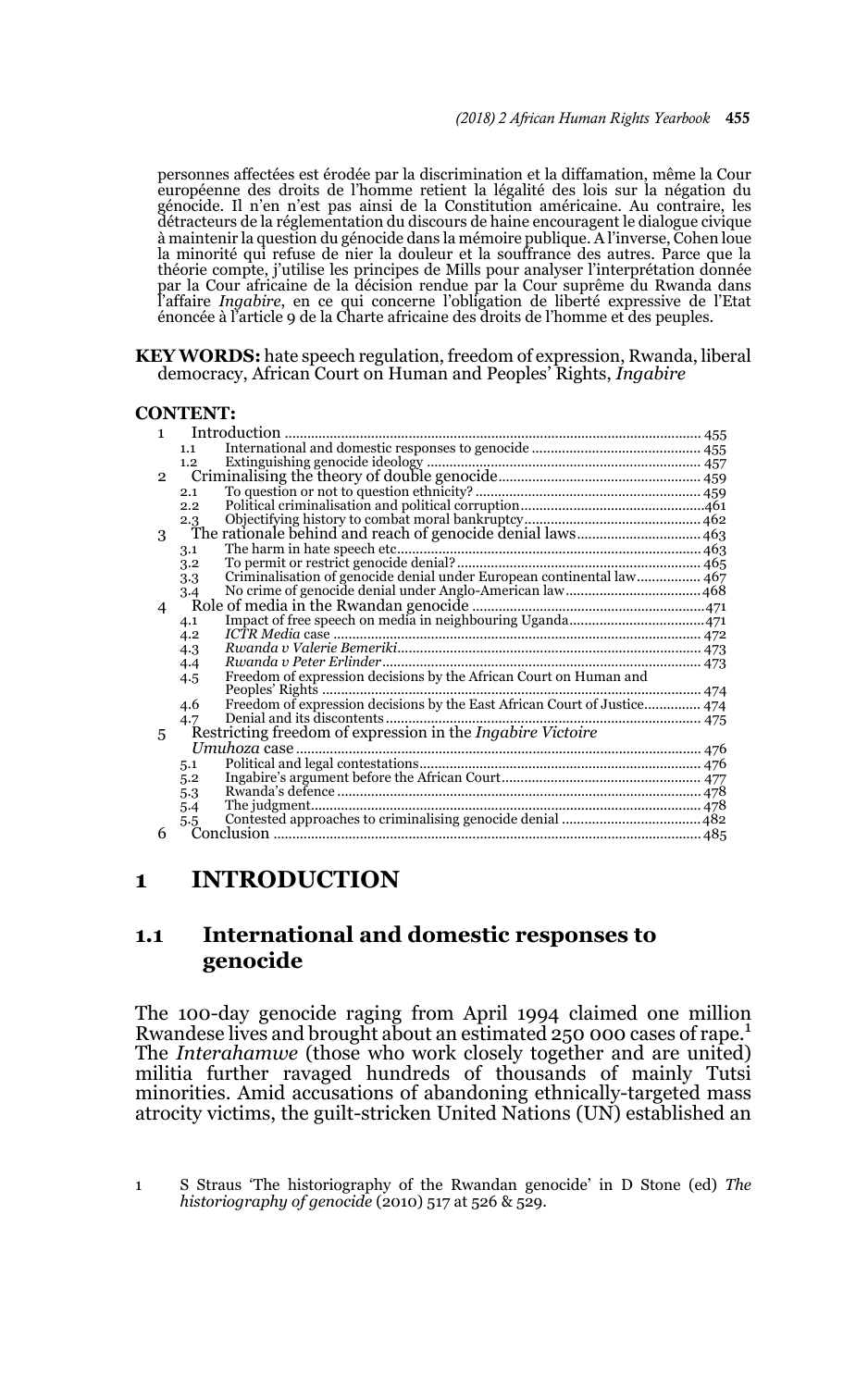*ad hoc* International Criminal Tribunal for Rwanda (ICTR),<sup>2</sup> with its seat at Arusha, Tanzania. The ICTR convicted several senior *genocidaires*. 3 Domestically, through traditional restorative justice approaches comprising 11 000 locally-elected *inyangamugaya* (people of integrity) heading *gacaca* tribunals, Rwanda dealt with over 100 000 lower-level suspects.4 Meanwhile, in 2002 the government enacted legislation criminalising public incitement to discrimination or divisionism, as follows:5

Any person who makes public any speech, writing, pictures or images or any symbols over radio airwaves, television, in a meeting or public place, with the aim of discriminating [against] people or sowing sectarianism [divisionism] among them is sentenced to between one year and five years of imprisonment and fined between five hundred thousand  $(500\ 000)$  [US  $$1\ 000]$  and two million  $(2\ 000\ 000)$ Rwandan francs [US \$4 000] or only one of these two sanctions.

On the one hand, detractors of that law, such as Waldorf, lament its abuse to justify 'censorship and propaganda on the grounds that political pluralism and press freedom have led – and will lead to hate media and incitement to genocide'. Their grievance is that '[b]y uncritically accepting that argument, international donors may be saving their guilty consciences in the short-term, but they run the risk of "aiding violence" in the long-term and setting a terrible precedent for<br>other authoritarian regimes'.

On the other hand, its exponent, Rwandan President Paul Kagame, justifies it as a necessary response to

a new phenomenon … in the form of individuals and groups who seek to revise history for their own gain, including many who deny outright that genocide took place in Rwanda in 1994. These revisionists, including Rwandan and non-Rwandan ideologues, academics, journalists and political leaders, now claim that the genocide was a myth; that what occurred in 1994 was simply a civil war between two equal sides or the spontaneous flaring up of ancient tribal hatred.<sup>7</sup>

The President denounces genocide deniers as 'revisionists and/or proponents of the theory of double genocide'. This is 'another phase of genocide'. Besides invoking the UN's political recognition 'that the 1994

- 2 UN Resolution 955 (1994) adopted by the Security Council at its 3453rd meeting on 8 November 1994, http://unscr.com/en/resolutions/955 (accessed 10 August 2018).
- 3 The ICTR indicted 93 individuals for genocide and other serious violations of international humanitarian law committed in 1994. Of these, 31 were transferred to a state to serve sentence; as at September 2018, one was awaiting transfer to a state to serve his sentence; 22 have served their sentences; six died while serving their sentences; one died before being transferred to serve his sentence; three died before judgment; 14 were acquitted; while two had their indictments withdrawn; http://unictr.irmct.org/sites/unictr.org/files/publications/ictr-key-figures-en. pdf (accessed 14 November 2018).
- 4 P Clark *The gacaca courts, post-genocide justice and reconciliation in Rwanda* (2010) 67.
- 5 Art 8 Law 47/2001 of 18 December 2001, Instituting punishment for offences of discrimination and sectarianism laws, https://repositories.lib.utexas.edu/ bitstream/handle/2152/4935/4040.pdf?sequence=1 (accessed 10 August 2018).
- 6 L Waldorf 'Censorship and propaganda in post-genocide Rwanda' in A Thompson (ed) *The media and the genocide* (2007) 404 at 413.
- 7 P Kagame 'Preface' in P Clark & ZD Kaufman (eds) *After genocide: transitional, justice, post-conflict reconstruction and reconciliation in Rwanda and beyond* (2008) xxi-xxii.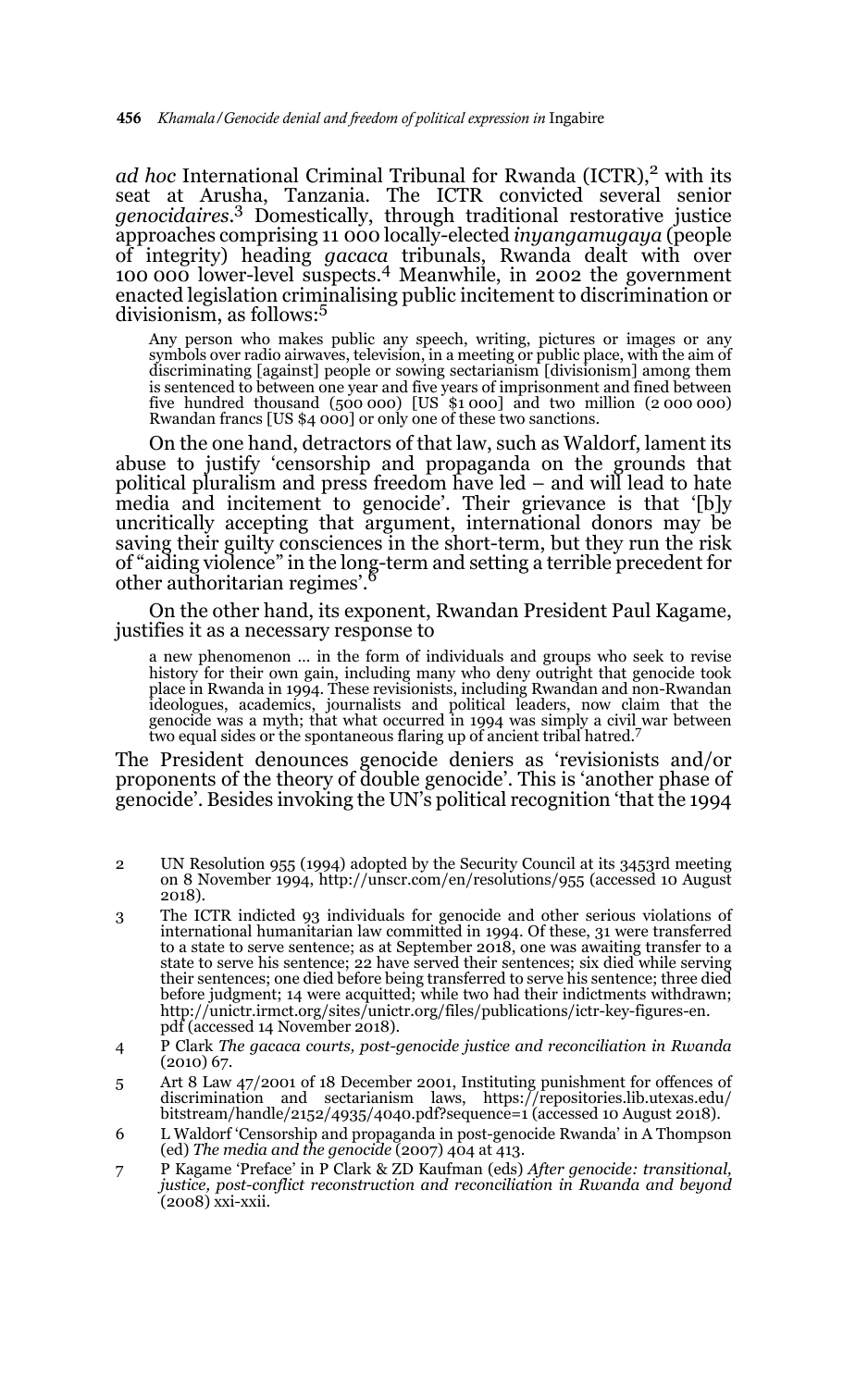genocide of the Tutsi was the only genocide to be recognised', the President also emphasises the ICTR's decision that genocide denial is unacceptable.8 He cites *Prosecutor v Edward Karemera & Another*, 9 where the Appeals Chamber 'ruled that all defendants before the Tribunal could argue against their involvement in the genocide but could not question whether genocide had taken place in Rwanda'.<sup>10</sup> Kagame further vilifies those accusing his Rwandan Patriotic Front (RPF) 'the force that halted the genocide, of seeking to exterminate the Hutu population'. He dismisses their suggestions as 'an absolute falsehood, sheer nonsense'. He thus not only rejects 'moral equivalency between genocide crimes and isolated crimes committed by rogue RPF members' as 'morally bankrupt', but also as an 'insult [to] all Rwandans, especially survivors of the genocide'. In rejoinder, Reyntjens retorts how, because

history did not suit the regime, a new history needed to be constructed. Even the Constitution was called in to protect the truth. An amendment in August 13, 2008<br>added the words "against the Tutsi" after genocide in article 51, thus attempting to<br>outlaw the proponents of "double genocide".<sup>11</sup>

### **1.2 Extinguishing genocide ideology**

In 2017 the African Court on Human and Peoples' Rights (African Court) adjudicated upon a domestic conviction resulting from this simmering debate over the existence of different 'truths'12 about Rwanda's genocide. *Prima facie*, any unfortunate and devastating holocaust should provide circumstances which legitimately justify genocide denial regulations. Therefore, Rwanda's post-genocide laws punish deniers for genocide-laundering. Yet difficulties arise, as part 2 of this article indicates, from the fact that Rwanda's opposition craves 'less restrictive measures' by which the post-genocide state may protect vulnerable minorities from the 'theory of double genocide' and preserve an ethnically-inclusive environment. Opposition leader Ingabire Victoire Umuhoza's statement at the memorial, as indicated in the High Court's judgment of 30 October 2012, reads as follows:<sup>13</sup>

For example, we are honouring at this Memorial the Tutsis victims of Genocide, there are also Hutus who were victims of crimes against humanity and war crimes, not remembered or honoured here. Hutus are also suffering. They are wondering when their time will come to remember their people …

According to the provisions of article 5 of Law 84/2013 of 2013 she was convicted for: 'Supporting a double genocide theory for Rwanda is part

- 8 As above.
- 9 Case ICTR-98-44.
- 10 Kagame (n 7) xxiii.
- 11 F Reyntjens *Political governance in post-genocide Rwanda* (2013) 197; see also Constitution of Rwanda (2003) as amended.
- 12 Reyntjens (n 11) ch 7.
- 13 High Court Criminal Case RP 0081-0110/10/HC/KIG, 30 October 2012 quoted in Application 3/2014 http://en.african-court.org/index.php/56-pending-casesdetails/867-app-no-003-2014-ingabire-victoire-umuhoza-v-republic-of-rwandadetails (accessed 15 August 2018) para 153.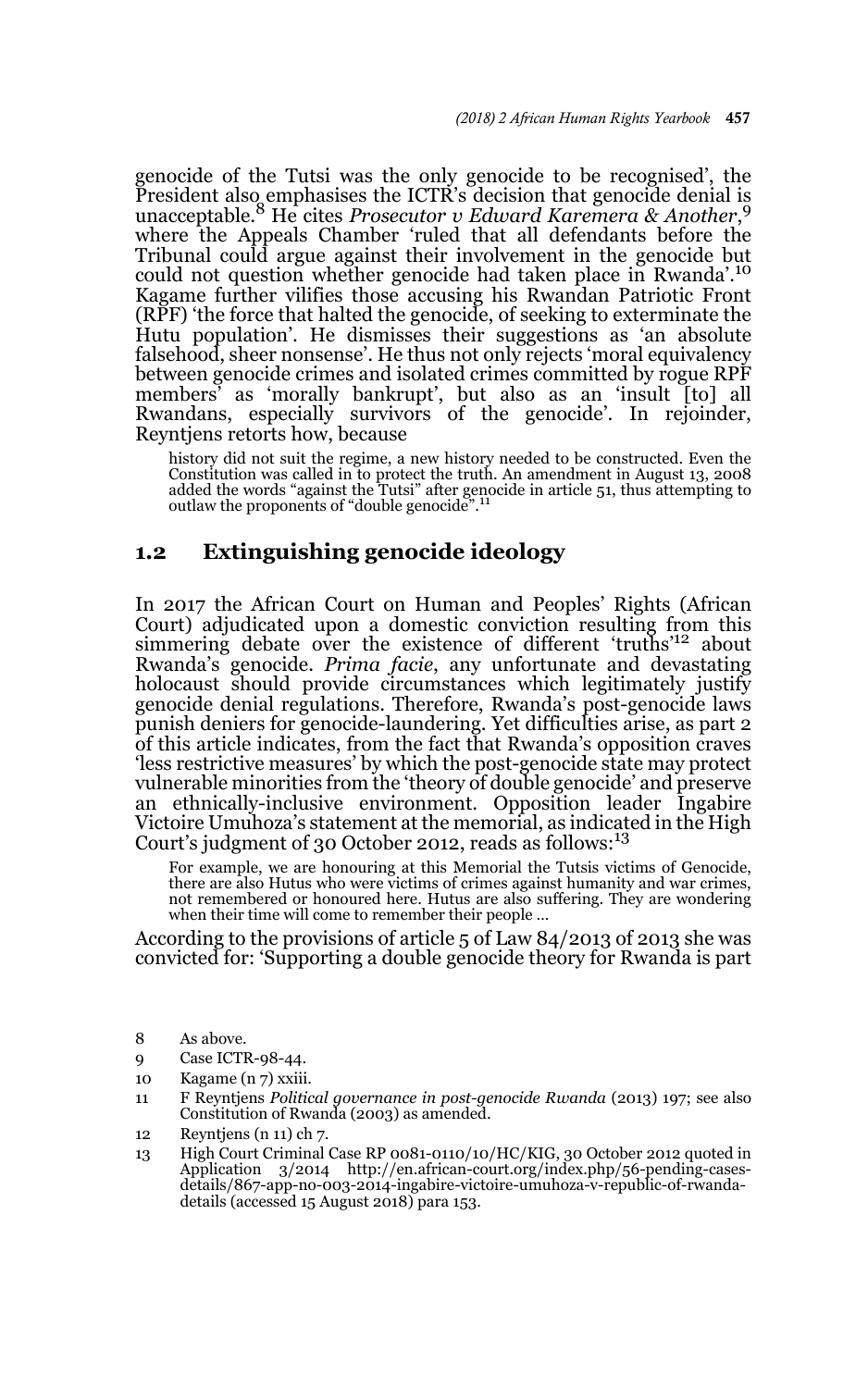of the offence of "negation of genocide".' According to article 6 of the Law: $^{14}$ 

Minimisation of genocide shall be any deliberate act, committed in public, aiming at:

- (a) downplaying the gravity or consequences of genocide;
- (b) downplaying the methods through which genocide was committed.

On 18 October 2012, affirming her conviction for divisionism, the<br>Supreme Court:<sup>15</sup>

- (i) declare(d) inadmissible the application filed by lngabire Victoire seeking annulment of Article 4 of Law No 35*bis*/2009 of 6 September, 2003, punishing the crime of genocide ideology, crimes against humanity and war crimes, as unfounded;
- (ii) declare(d) inadmissible the request filed by lngabire Victoire seeking annulment of Articles 4 to g of Law No 18/2008 of 23 July, 2008, repressing the crime of genocide ideology, as groundless; and
- (iii) however, *declare(d) admissible the application filed by lngabire Victoire seeking annulment of Articles 2 and 3 of Law No 18/2009 of July, 2009, supressing the crime of genocide ideology, but declare(d) the application groundless*.

Integrity scholars therefore pose two questions: first, they ask whether and in which circumstances genocide denial laws are valid; second, whether the right to free speech condones corrupting history. Waldron's<sup>16</sup> twin justifications for prohibiting the harm in hate speech are narrated in part 3 of the article. First, wounding words undermine the public good. Second, to vulnerable minorities, assurance of good standing confirms their dignity. Nonetheless, comparative studies contrast restrictive laws drawn from several European continental countries with permissive laws from Anglo-American common law jurisdictions. The extent to which either of these discordant Western liberal democratic traditions, regarding regulatory approaches towards genocide denial, may appropriately be transplanted into in postcolonial, multi-ethnic African countries, is unclear and problematic. Part 4 shows that anti-denial laws seem specifically apt in postgenocide Rwanda. After setting out the factual background to the *Ingabire case*, her conviction and appeal to the Rwandese Supreme Court, section 5 analyses the necessity and proportionality principles that the African Court applied. Significantly, given that the media incited ethnic polarisation in 1994, therefore notwithstanding exonerating Ingabire, the African Court upheld divisionism statutes as necessary to protect Rwanda's national security.<sup>17</sup> However, the regional court merely referred to statutory and international instruments as well as precedents of its own, rather than to academic authors, abstract reasoning or comparative law.<sup>18</sup> Yet genocide denial law critics insist that aggrieved states should invest in producing

<sup>14</sup> Application 3/2014 (n 13) para 155.

<sup>15</sup> Judgment of 18 October, 2012, Supreme Court of Rwanda Criminal Appeal RPA  $025\frac{1}{2}$ ; quoted in Application 3/2014 (n 13) para 28 (my emphasis).

<sup>16</sup> J Waldron *The harm in hate speech* (2012).

<sup>17</sup> Application 3/2014 24 November 2017 (n 13).

<sup>18</sup> A Jacab et al (eds) *Comparative constitutional reasoning* (2007).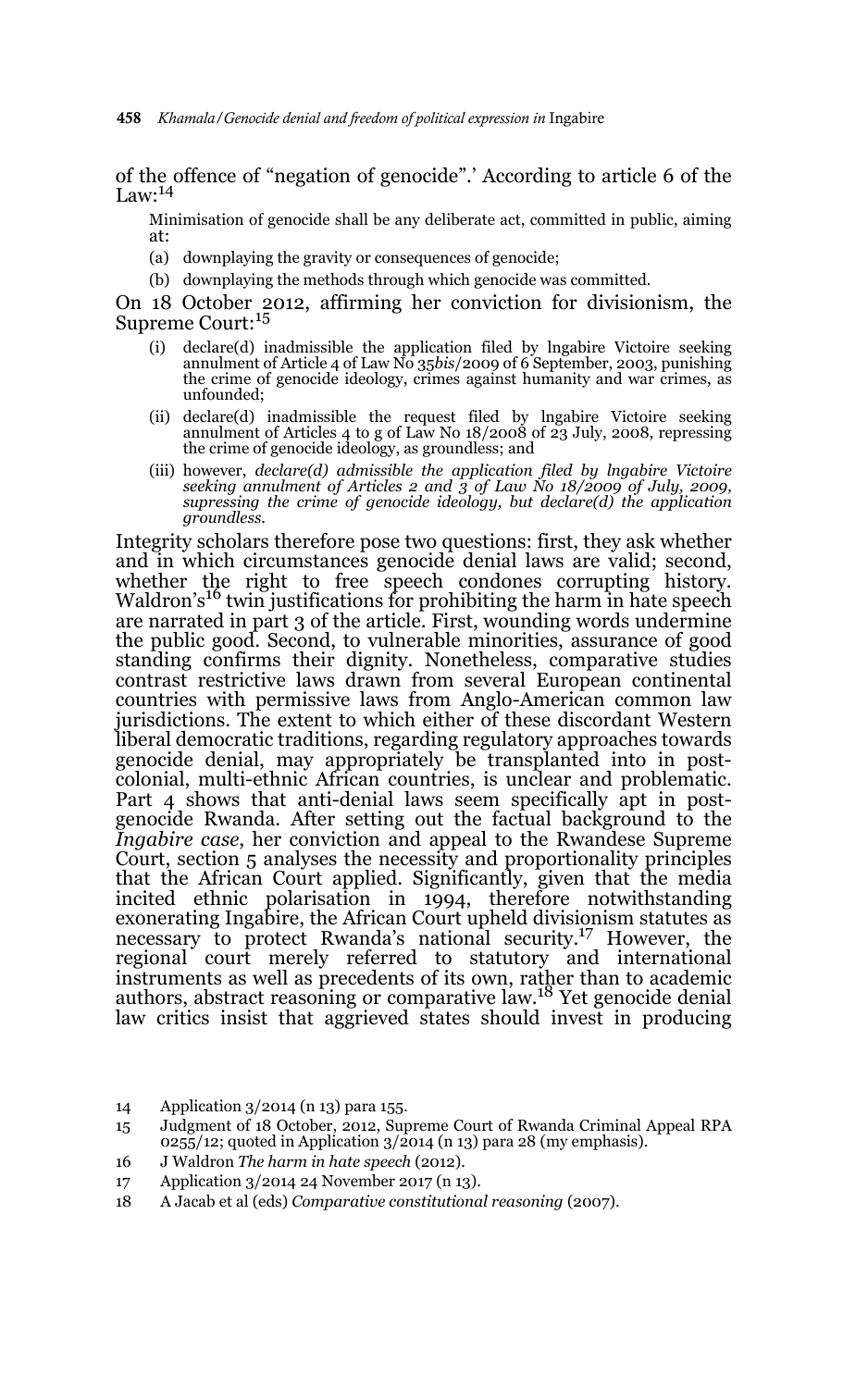counter-arguments which falsify and discredit denials.19 Therefore, borrowing from other human rights systems as well as applying Mill's 'principle of state infallibility<sup>7</sup>, to overcome the irrationality of restricting hate speech,<sup>20</sup> I deconstruct that landmark decision.

## **2 CRIMINALISING THE THEORY OF DOUBLE GENOCIDE**

### **2.1 To question or not to question ethnicity?**

Because:

an outright military victory by the Rwandan Patriotic Front (RPF) had ended the genocide and facilitated transition to a new government, punishing the previous regime was viable (and desirable for both the RPF and the UN, still smarting from its embarrassing failure to intervene during the genocide).<sup>21</sup>

To Clark 'decisions regarding peace or justice were determined more by political exigencies than by high principle normative considerations'. Ngoga acknowledges that 'the RPF was in a position where it could impose its view on how to deal with the past. It did not have to seek compromise.'22 Nonetheless, 'what the Rwandan government calls revisionism – the deliberate propagation of genocide ideology – all forms of genocide, revisionism and denial have become common'.<sup>23</sup> This is because by attempting to complete the genocide, perpetrators tend to engage in it. Yet, attempts by some Rwandan and international commentators to deny altogether that a genocide occurred in 1994 is an assault against truth and an insult to all genocide survivors. Genocide ideology and revisionism, if not confronted head-on, sow the seeds of future violence.<sup>24</sup>

Genocide denial is an invention by atrocity apologists, designed to prevent justice. Two additional problems therefore afflict the victorious RPF's measures in overcoming impunity. First, because 'international spreading of genocide ideology through the media and political discourse repeats many of the principles and tactics employed by genocidal ideologues in the lead up to the mass murder'; therefore, extraneous actors 'seek to minimize the seriousness of the crimes committed and send a message that future criminals can commit atrocities without fear of sanction'.<sup>25</sup> In this way, instrumentalist internationalisation attempts to reintegrate perpetrators back into the

- 20 JS Mill *On liberty* (1859).
- 21 P Clark 'The challenges of international criminal law in addressing mass atrocity' in W Schabas & N Bermaz (eds) *Routledge handbook of international criminal law* (2014) 147 at 150.

23 M Ngoga 'The institutionalisation of impunity: a judicial perspective on the Rwandan genocide' in Clark & Kaufman  $(n7)$  321.

25 Ngoga (n 23) 328.

<sup>19</sup> A Jones *Genocide: a comprehensive introduction* (2011) 524.

<sup>22</sup> Reyntjens (n 11).

<sup>24</sup> Ngoga (n 23) 327.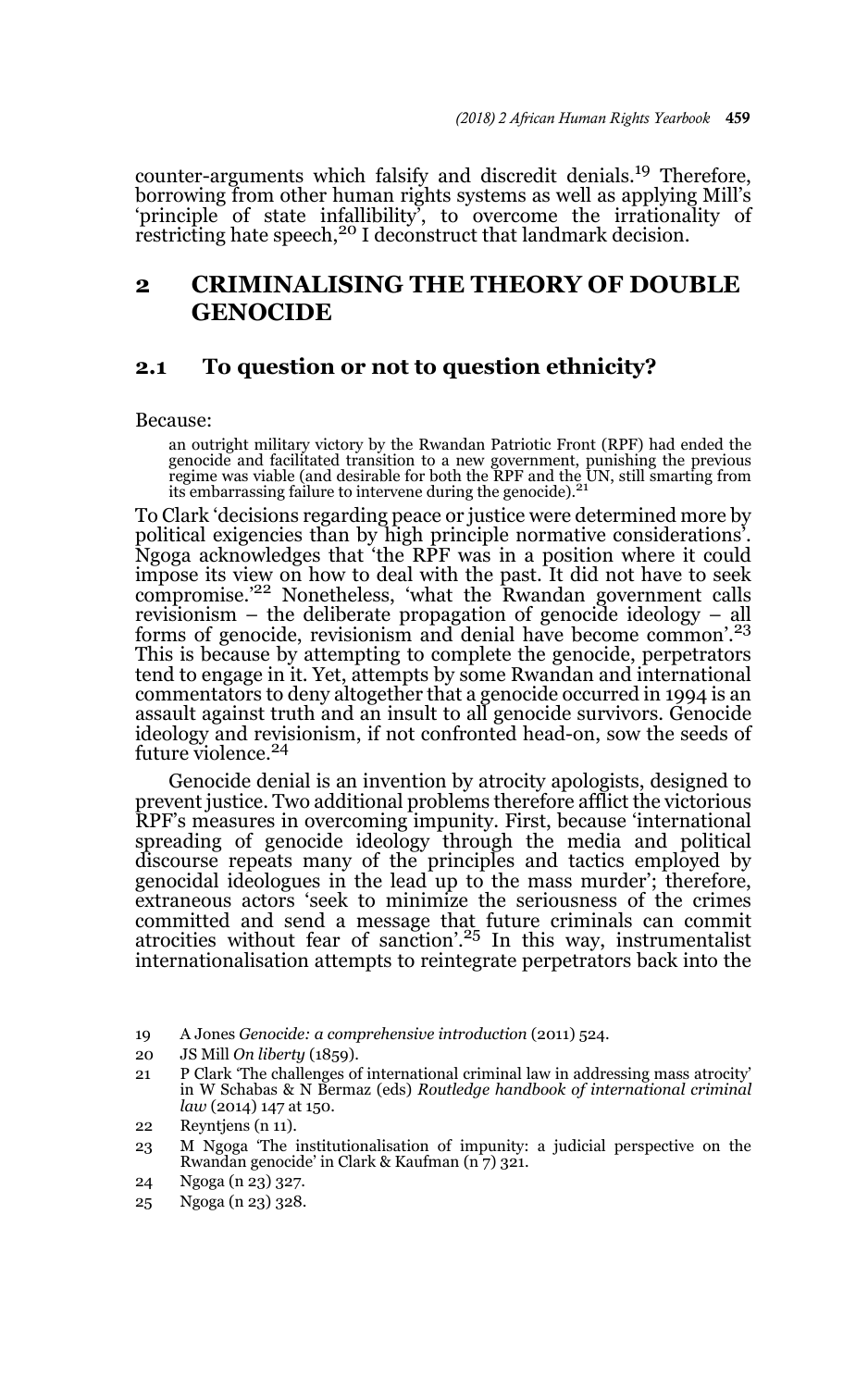survivor society. Second, and perhaps worse, the RPF's defensive aggression tends to become distorted or confused with the ousted regime's offensive aggression.

Two rival narratives of Rwandese history accuse each other of being false.<sup>26</sup> Kagame lambasts Lemarchand's 'simplistic' 'reference to Hutu/ Tutsi terminologies that forms the basis of the problem of ethnicity in Rwanda' as 'mistaken … distortions and prejudices'. Rather, he maintains that ethnicity was 'introduced by colonialists, and sustained by post-colonialist regimes, and used to foment the 1994 genocide'.<sup>27</sup> Kagame's 'new methodology, new literature and new history'<sup>28</sup> agrees with human rights activists who argue that the genocide was systematic, planned and organised. They suggest that by using the 'Hamitic hypothesis' colonialists constructed ethnicity to introduce 'divide and rule'. Notwithstanding that all groups in Rwanda speak Kinyarwanda, occupy the same region, practise similar religions and frequently intermarry, in 1930 the Belgians ascribed membership to the Tutsi (10-14 per cent) to herders who owned over 10 head of cattle. The Hutu (86-90 per cent) and Twa (2 per cent) were regarded as 'negroid' and denied leadership and educational opportunities. Dissatisfied with their inferior status, the majority invoked democratic logics to precipitate the 'Hutu Revolution', consigning the Tutsi elite into marginalisation. In 1990, the progeny of the exiles returned under the RPF to their motherland to wage a liberation war. Furthermore, upon return to multiparty rule, they joined with some Hutu opposition politicians to compete against incumbent elite Hutu rule. However, Kagame is now accused of re-writing Rwandan history in a version which claims pre-colonial harmonious ethnic co-existence between tribes. His myth conveniently justifies the RPF's counter-authoritarian turn as restoring ethnic unity, albeit using a minority Tutsi-elite of his own. $^{29}$ 

Conversely, numerous historians disagree that colonialism *created* Rwanda's warring ethnic identities, insisting instead that they built upon existing monarchic hierarchies and divisions. Nowadays 'the RPF has allowed very little space for political opposition and critical media'. Straus 'reports of disappearances and other serious human rights abuses. Often crackdowns are done in the name of extinguishing "genocide ideology" or "divisionism".<sup>30</sup> Given these divergent postgenocide narratives, Kagame questions whether scholars such as Lemarchand are 'wrong to suggest that the memory of Hutu victims has been thwarted or that there has been a clash of ethnic memories in Rwanda'.31 Lemarchand's conclusion in 1970 was that the 'Revolution of 1959' was not the end of tyranny for the Hutu, but rather the beginning of a period in which a new governing elite stepped in and

- 27 Kagame (n 7) xxiii.
- 28 Reyntjens (n 11).
- 29 J Pottier *Reimagining Rwanda: conflict, survival and disinformation in the late twentieth century* (1995) ch 3.
- 30 Straus (n 1).
- 31 Kagame (n 7) xxvi.

<sup>26</sup> Straus (n 1).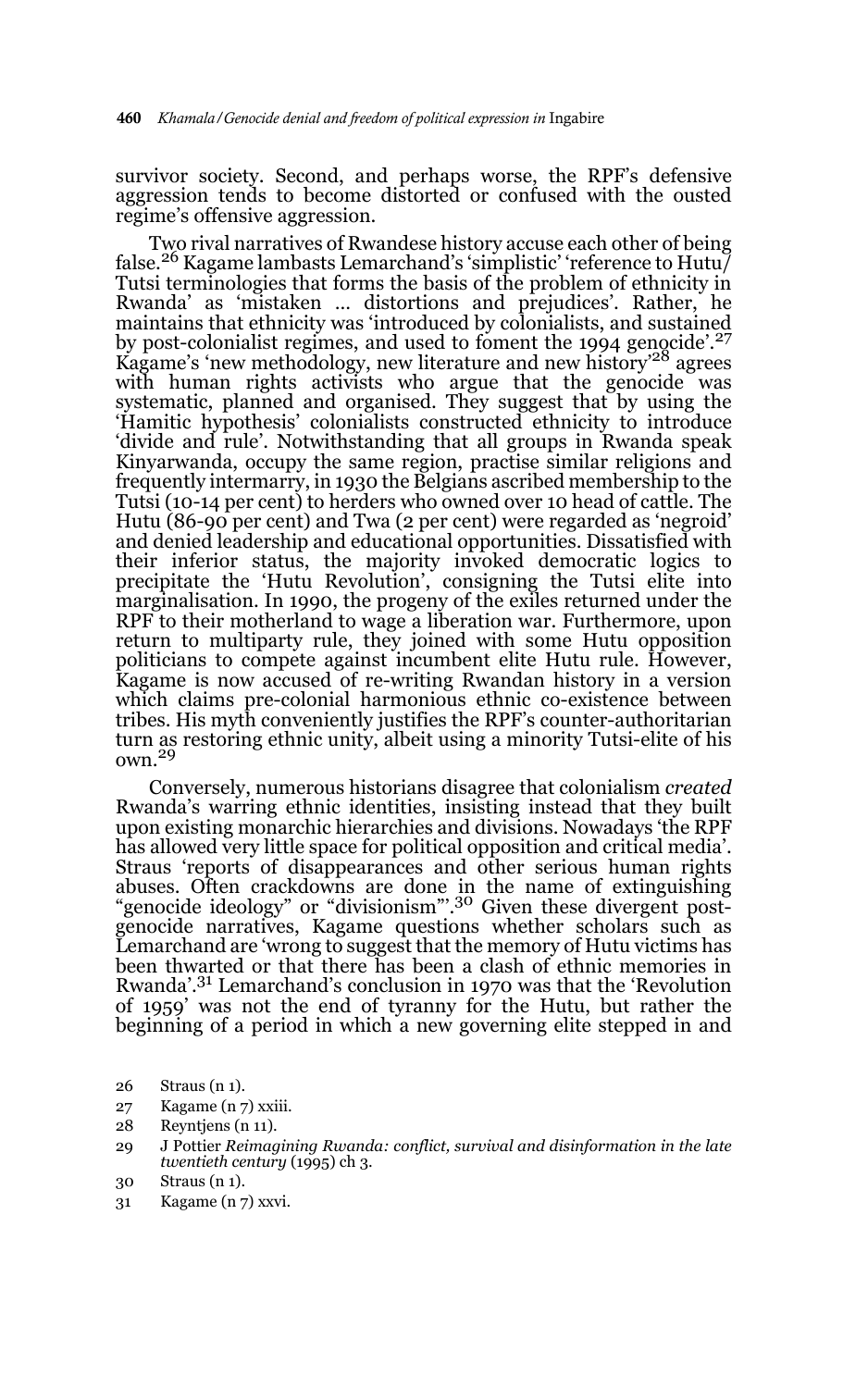'borrowed from the past the tools to shape the future'.32 This article asks: What then are the acceptable limits of denialist discourse in the free society? Should hate speech be permitted in the interests of permitting vigorous debate in a liberal public sphere?33 Or should genocide denial be criminalised, and if so, why and how?

### **2.2 Political criminalisation and political corruption**

According to Turk:<sup>34</sup>

Legal norms defining offences (such as treason, sedition, subversion or disloyalty) are publicly justified as defences of the polity and its governmental structure, and assert or imply the primacy of collective or ruling group interests over subjectivity or individual interests.

Thus, 'political criminalisation is viewed simply as the treatment accorded people who in fact resist political activity'.35 Yet, for Philip political corruption is 'the decay or deconstruction of the political'. Hence,

the Western understanding of political corruption … presupposes an understanding of the character of the political order … a sense of the unity and cohesiveness of the political order being harmed or destroyed by malign influences.<sup>36</sup>

Arguably, a similar 'sense of political order as involving a shared culture with public offices being directed to securing the public interest or public good' may inform Kagame's post-genocide governance policy. While denial is a tool deployed by rebels to subvert political values, critics compare how his authoritarian approach

plays a major part in ancient Greek and Roman thinking and goes on to be profoundly influential in Machiavelli's republicanism and on the languages of political theory in early modern Europe that JGA Pollock and others have traced through Britain to America.

On the account Philip proposes 'corruption arises within a set of largely Western assumptions about politics and its character'. Drawing an economic analogy with 'money laundering, the objective of which is to generate a profit for certain individuals', Ndahiro conceives of a political justification for criminalising genocide denial so as to prevent genocide-laundering. Just as tax evaders seek to place, layer and integrate their illicit 'earnings' into the legitimate economy, so also 'genocide laundering movements have been extremely active, constructing influential and ultimately divisive reinterpretations of the

<sup>32</sup> Pottier (n 29) 122, citing R Lemarchand *Rwanda and Burundi* (1970) quoted in H Hintjens 'Genocide and obedience in Rwanda' paper presented at the conference on 'Conflict and identity in Africa' University of Leeds, African Studies Unit, 15-17 September 1997 7.

<sup>33</sup> Jones (n 19) 521.

<sup>34</sup> AT Turk *Political criminality* (1982) 578.

<sup>35</sup> Turk (n 34) 82.

<sup>36</sup> M Philip 'The definition of political corruption' in PM Heywood (ed) *Routledge handbook of political corruption* (2015) 17-29 at 20.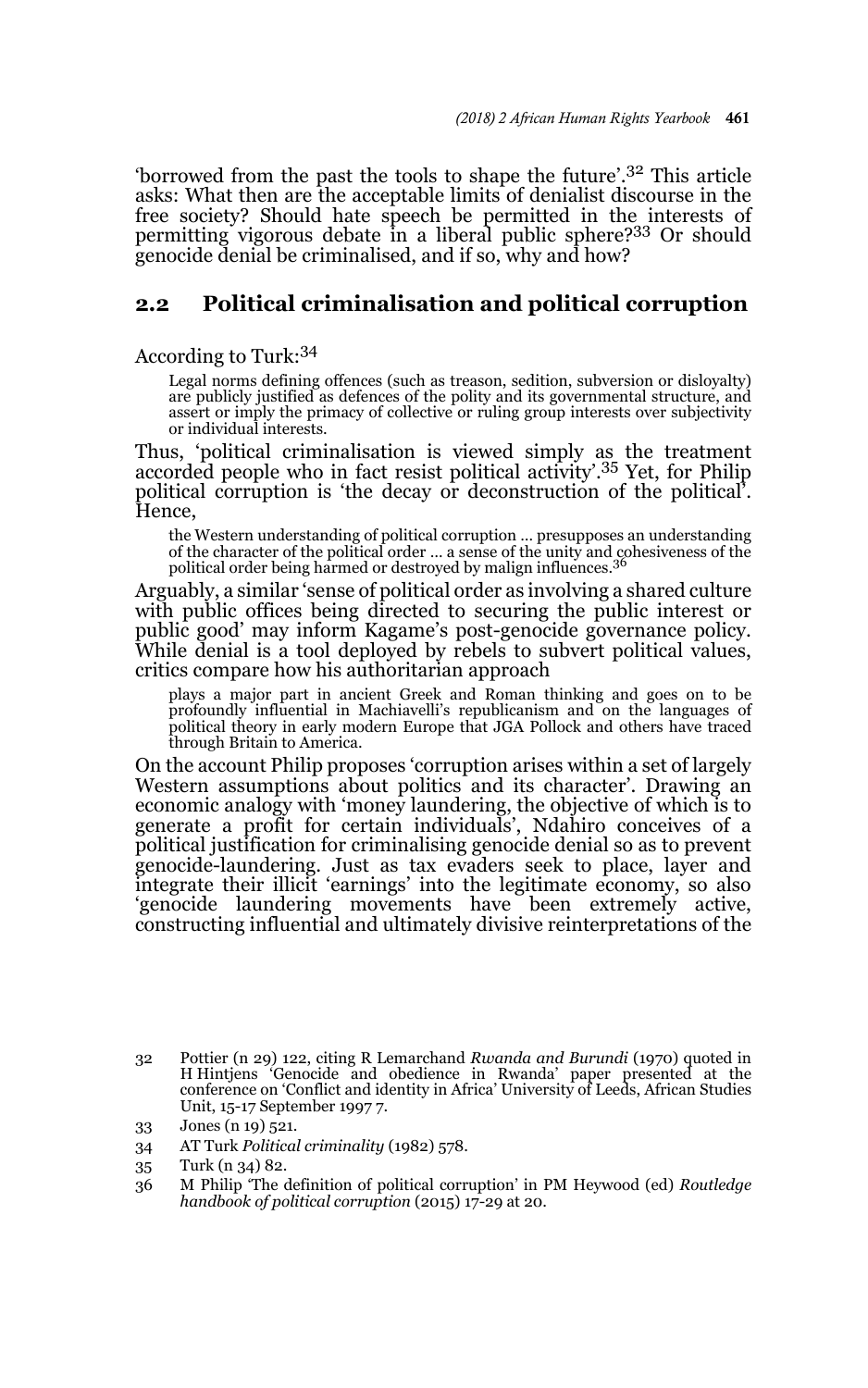past and allowing many *genocidaires* to distance themselves from their crimes'.37 Any 'payment from illegal activity, usually received in cash from underground economic transactions and, as such, not taxed but often laundered'38 is called 'black money'. Part 4 below traces the devastating effect of words in the ICTR's landmark *Media case* which convicted journalists for inciting Hutus to murder Tutsis during the 1994 genocide. The point is that media silence regarding mass atrocities furthers the denial of ICTR judgments. Such layering of misinformation contributes to the final stage of genocide. For just as:<sup>39</sup>

money launderers operate comfortably in countries and financial systems with weak or ineffective counter-measures. Many *genocidaires* and their allies have succeeded in doing the same regarding the most abominable crime: in propagating a revisionist view of the genocide that has gained currency around the world, they have successfully distanced themselves in the involvement of the genocide. Their profit is not money but impunity.

Insidiously, by distortion, degeneracy and falsification, genocide perpetrators and their acolytes seek to erase the identities of victims from collective memory. It would be academic surrender for serious scholars to permit pseudo-intellectuals to dilute valid genocide convictions or devour genocide denial laws with the effect of providing succour for *genocidaires*, because the trauma, including losing relatives, that the corruption of scholarship can condemn genocide victims and their descendants to suffer through secondary victimisation, is considerable. Therefore, 'efforts to counter genocide denial' for Ndahiro 'require(s) determination and international solidarity by (highlighting how individuals and organisations around the world have been duped by the launderers) including efforts to prosecute the deniers'. If the international media and even some human rights institutions unwittingly abet in adding insult to injury, then scholars are summoned to rationalise genocide denial laws, not only to ensure neutrality, but also to promote the criminal law's educational function.

### **2.3 Objectifying history to combat moral bankruptcy**

As demonstrated above,

the Western conception of political corruption … derives its meaning in large part from the sense that political order has (at least potentially) a certain function and character and that this is suborned and subverted when interests turn the political system to their own ends … in the West … [they] think that politics can be prevented from working as it should, with damaging long-term consequences, when people use their power for their own ends, or where the exercise of public office is subverted by forces that lack legitimate standing within the political system.<sup>4</sup>

38 https://www.investopedia.com/terms/b/black-money.asp (accessed 12 August 2018).

40 Philip (n 36).

<sup>37</sup> T Ndahiro 'Genocide-laundering: historical revisionism, genocide denial and the role of *rassemblement republician pour la democratie* Rwanda' in Clark & Kaufman (n 7) 101 at 102.

<sup>39</sup> As above.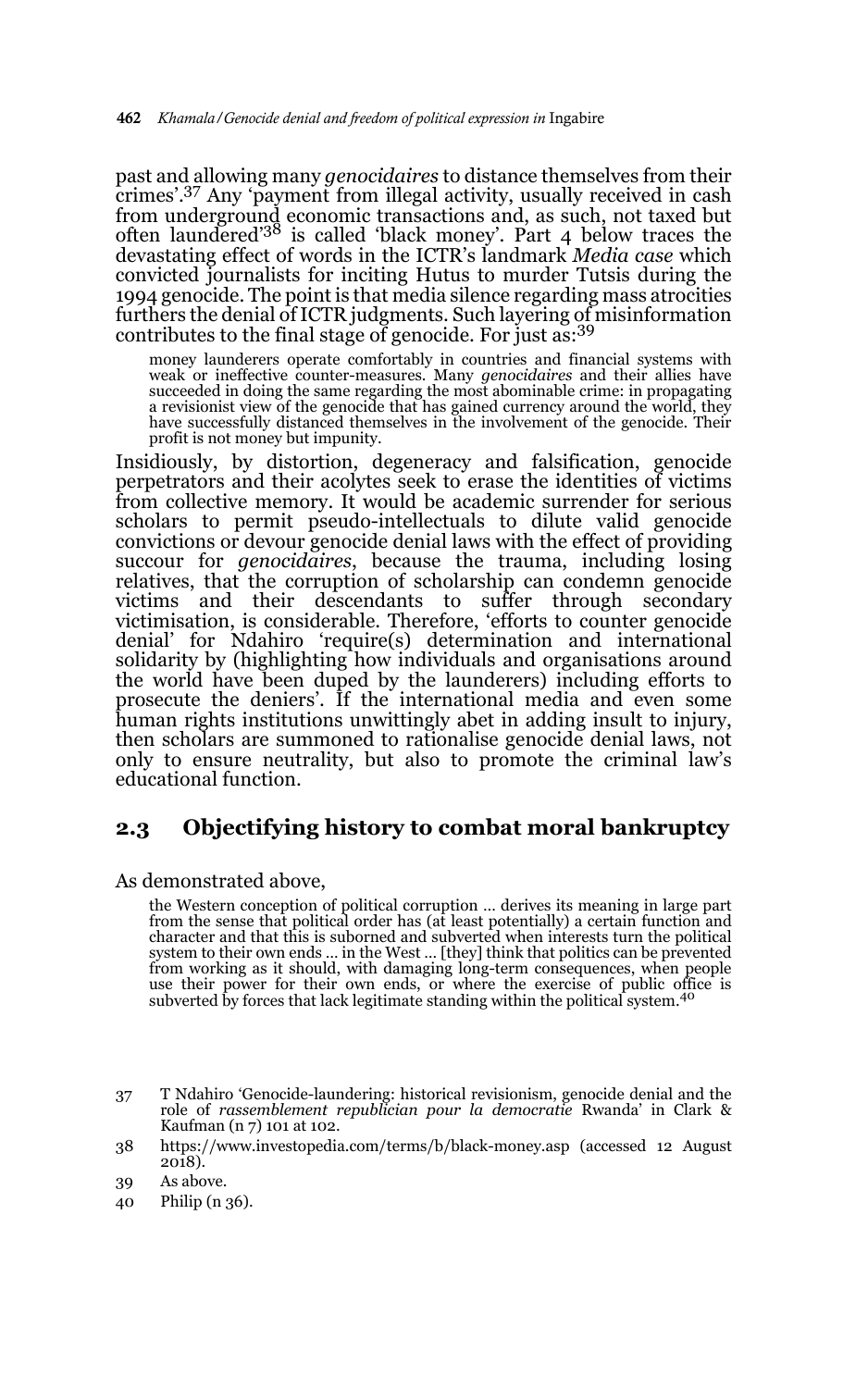Such accusations of authoritarianism are levelled against the RPF by genocide deniers. Yet, 'there is also a public discourse in which corruption is used by people to describe their sense that political power is subverted by sectional forces'.<sup>41</sup> The latter position is endorsed by UN Resolution 955 and the ICTR Appeals Chamber and is also legislated under the Rwandan Constitution and divisionism statutes. It vindicates President Kagame's rebuttal that 'the case for moral equivalency' smirks of 'moral bankruptcy'. However, incongruence between popular and technical understandings of political corruption creates confusion. Hence, the purpose of this article is to construct a normative framework for hate speech law to more objectively explain the circumstances in which genocide denial regulation may be morally justifiable. It is useful to persuade policy makers and stakeholders about the legitimacy of hate speech laws, especially in post-genocide societies, and to give these laws and judicial decisions upholding them, wider acceptance. The aim is to understand Rwanda's 2003 divisionism laws criminalising public denial or minimisation of the 1994 genocide. To what extent can such legislation surpass strict liberal democratic constitutional scrutiny? The article further sets out to examine these anti-sectarianism laws in the African human rights system. Progressive nascent free speech jurisprudence provides the benchmarks against which to measure the Rwandan legislation as interpreted in the African Court's November 2017 decision. That judgment declared opposition politician Ingabire's 'double genocide' conviction as being in violation, *inter alia*, of free expression requirements under the African Charter on Human and Peoples' Rights (African Charter). To what extent is that finding morally and legally justifiable?

## **3 THE RATIONALE BEHIND AND REACH OF GENOCIDE DENIAL LAWS**

## **3.1 The harm in hate speech**

### **3.1.1 The public good of tolerance**

Is a tolerant society a just society free from religious persecution, or is it a society in which people cohabit and deal with one another in spite of their religious differences in an atmosphere of civility and respect, in an atmosphere that is not disfigured by grotesque defamations?<sup>42</sup>

Waldron poses this question of whether the targeted community should learn to live with epithets. He not only objects to those who hold that 'I hate what you say but I will defend to the death your right to say it'. He also rejects the notion that 'the bigoted invective that defiles our public environment, should be of no concern to the law'.43 Waldron asserts

- 41 As above.
- 42 Waldron (n 16) 207.
- 43 Waldron (n 16) 3.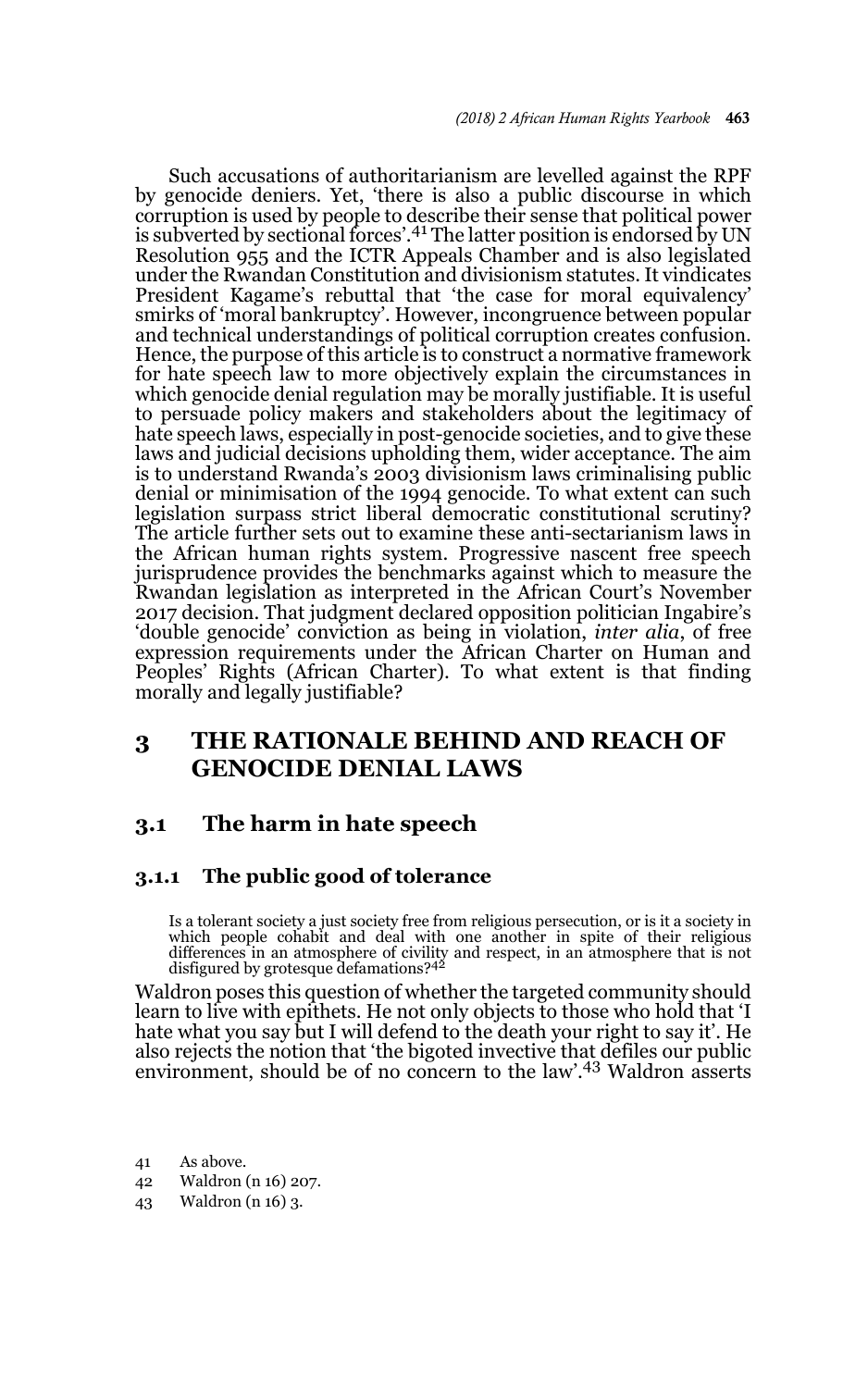that people who detest hate speech should not learn to live with it. This follows Locke's<sup>44</sup> observations that

- (1) public expression of hatred and vilification are typical of an intolerant society;
- (2) there is a specific duty perhaps even a legal duty to refrain from rough usage of word, as well as rough action, if that is calculated to have the detrimental impact on an individual's person, honour or estate.<sup>45</sup>

It undoubtedly 'is possible to harm people by execration as well as physical violence'.46 On two similar grounds, Waldron's assurance theory justifies hate speech proscriptions. First, in order to protect the human dignity of sensitive individuals and groups to whom hurtful expressions are hurled. Alluding to the American Constitution,

there is a sort of public good of inclusiveness that our society sponsors and that it is committed to. We are diverse in our ethnicity, our race, our appearance, and our religions. And we are embarked on a grand experiment of living and working together despite these sorts of differences. Each group must accept that the society is not *just* for them, but it is for them along with all of the others. And each person, each member of each group, should be able to go about his or her business with the assurance that there will be no need to face hostility, violence, discrimination, or exclusion by others.<sup>47</sup>

Waldron equates the right to enjoy an unpolluted physical environment with the public good of assurance of a hate free social environment, since

When this assurance is conveyed effectively, it is hardly noticeable; it is something on which everyone can rely, like the cleanness of the air they breathe or the quality of the water they drink from a fountain. This sense of security in the space we all inhabit is a public good, and in a good society it is something we all contribute to and help sustain in an instinctive and almost unnoticeable way.

Where members of such vulnerable communities are assured that they are welcome as individuals in good standing, hate speech diminishes the public good of having such an environment. Expressing hate 'sends a message to the members of the minority community denounced … and to others in the community, who are not members of the minority<br>under attack'.<sup>48</sup> Consequently,

it undermines the public good or makes the task of sustaining it much more difficult than it would otherwise be. It does this not only by intimating discrimination and violence, but by reawakening living nightmares of what this society was like … in the past.

#### Waldron thus regrets that

In doing so it creates something like an environmental threat to social peace, a sort of slow-acting poison, accumulating here and there, word by word, so that eventually it becomes harder and less natural for even the good hearted member of<br>the society to play their part in maintaining the public good.<sup>49</sup>

- 44 J Locke *A letter concerning toleration* (1796) cited in Waldron (n 16) 211.
- 45 Waldron (n 16).
- 46 Waldron (n 16) 215.
- 47 Waldron (n 16) 4.
- 48 Waldron (n 16) 2.
- 49 Waldron (n 16) 4.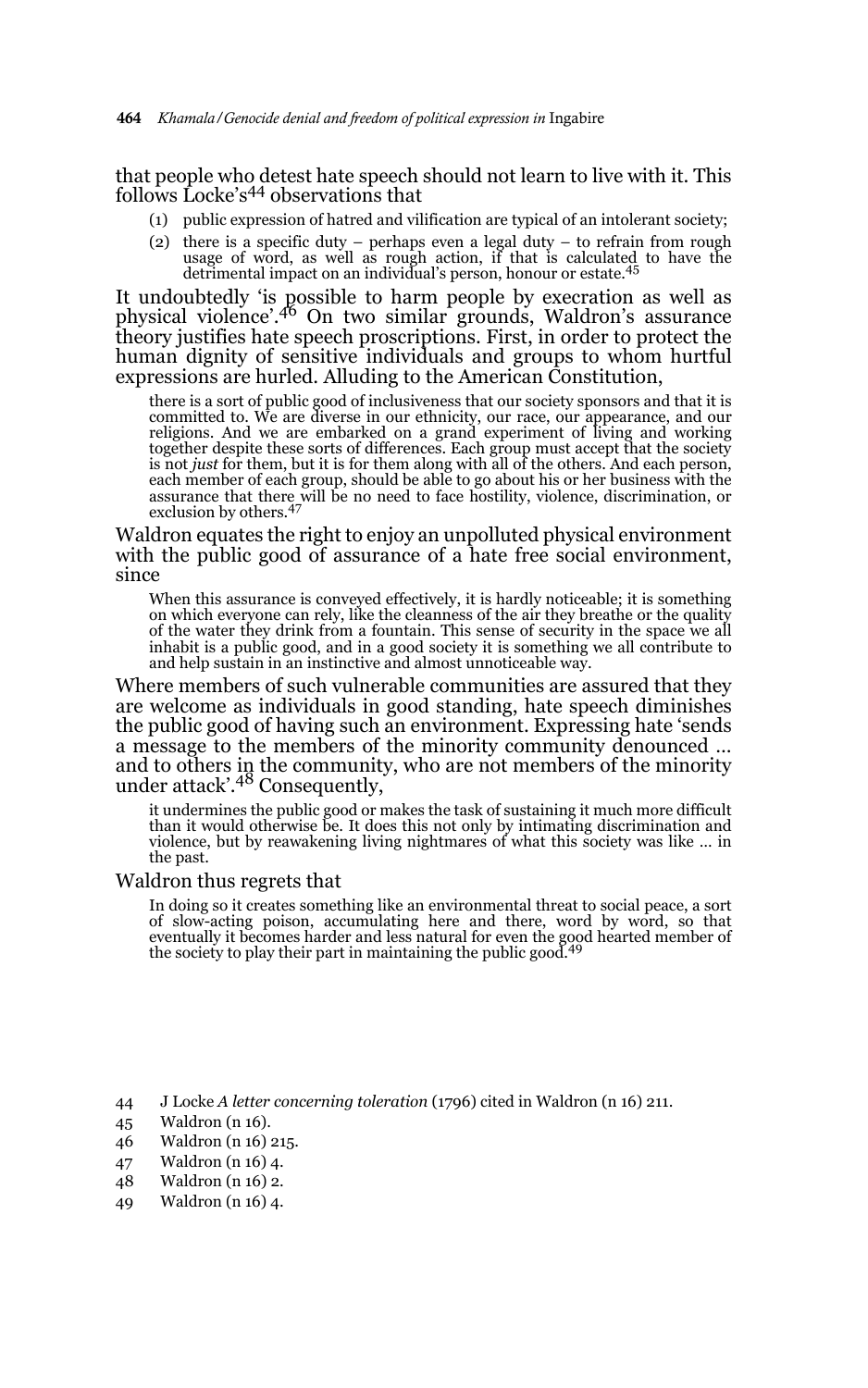#### **3.1.2 Protecting the right to reputation**

Invective expression is also harmful because to 'vulnerable minorities who in the recent past have been hated or despised by others within the society, the assurance offers a confirmation of their membership'.<sup>50</sup> Such basic social standing, he calls their *dignity*. This 'second way of describing what's at stake looks at it from the point of view of those who are meant to benefit'. He infers that

the guarantee of dignity is what enables a person to walk down the street without fear of insult or humiliation, to find the shops and exchanges open to him, and to proceed with implicit assurance of being able to interact with others without being<br>treated like a pariah'.<sup>51</sup>

Therefore, 'as proper objects of society's protection and concern' minorities are entitled to 'the fundamentals of basic reputation that requires them to be treated as equals in the ordinary operations of the society'. Conversely,

the publication of hate speech is calculated to undermine … [and] besmirch the basis of reputation, by associating inscriptive characteristics like ethnicity, or race, or religion, with conduct or attributes that should disqualify someone from being treated as a member of society in good standing.<sup>52</sup>

Therefore, 'hate speech is both a calculated affront on the dignity of vulnerable members of society and a calculated assault on the public good of inclusiveness'. Waldron thus prefers that 'these sorts of publications should not be protected as free speech'.<sup>53</sup>

### **3.2 To permit or restrict genocide denial?**

On one side, liberal philosophers such as Waldron support genocide survivors who recognise that 'violent words can injure as much as, often more than physical assault'.54 Consider Charny's insistence that

[d]enial of known events must be treated as acts of bitter and malevolent psychological aggression, certainly against the victims, but really against all of human society, for such denials literally celebrate genocidal violence and in the process suggestively call for renewed massacres – of the same people or of others.

Equally empathically, Charny decries that besides maddening, insulting and humiliating surviving victims and their relatives,

deniers are also attacking the fundamental foundations of civilisation, namely the standards of evidence, fairness and justice, by flagrantly altering the historical record. Indeed the deniers always engage in a totalitarian overpowering of the knowledge process, fully intending to subjugate the integrity of human history, the memory, and communication to their demagogy and tyranny. 55

- 50 Waldron (n 16) 5.
- 51 Waldron (n 16) 220.
- 52 Waldron (n 16) 5.
- 53 As above.
- 54 Ndahiro (n 37) 123.
- 55 IW Charny 'The psychological satisfaction of denials of the holocaust and other genocides by non-extremists or bigots, and even known scholars' (2001) 6 *Idea: A Journal of Social Issues* 1.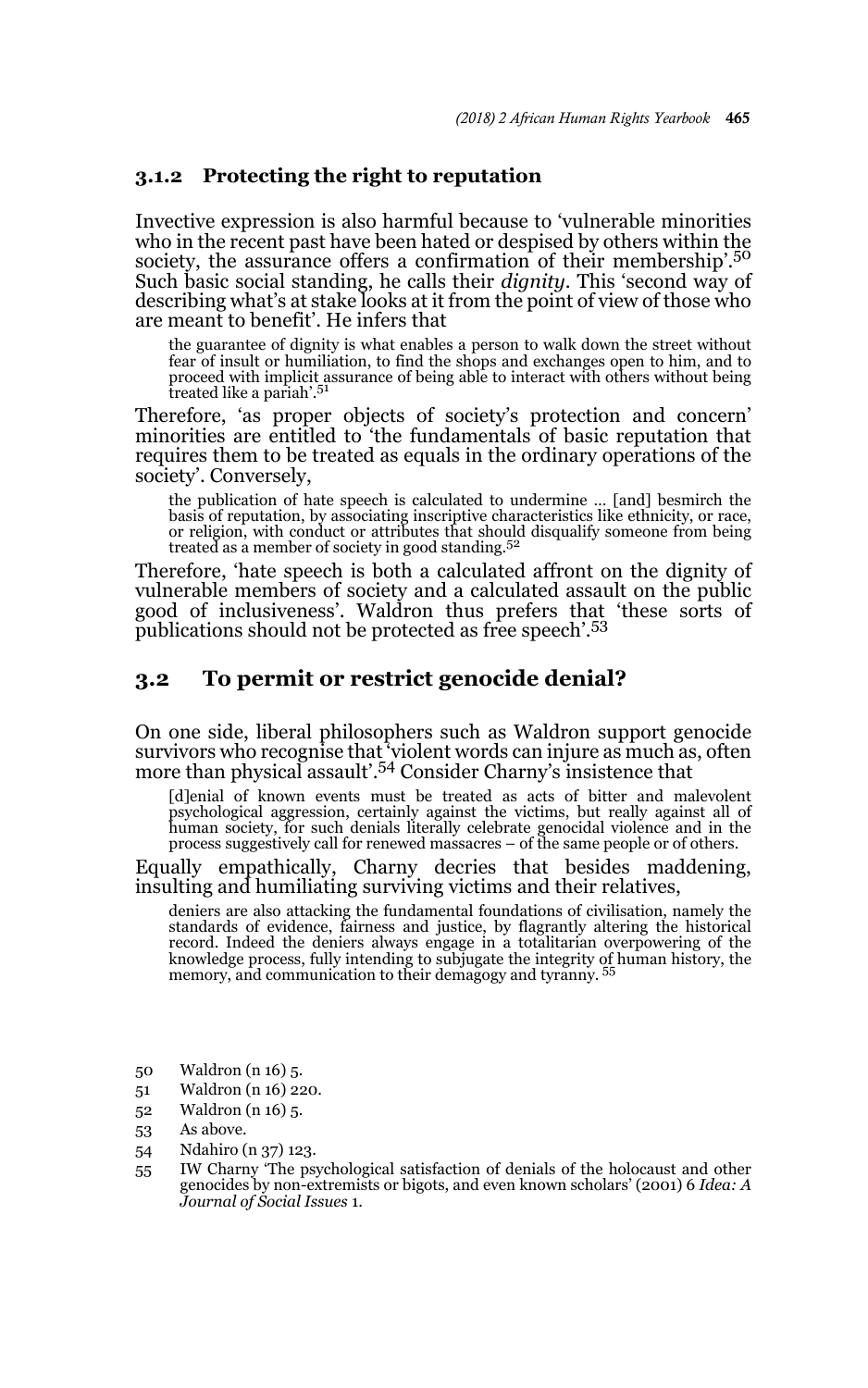Others who justify punishment of hurtful speech include Smith, Markusen and Lifton.<sup>56</sup>

On the other side, equally formidable liberal scholars do not dispute the harm of hate speech, but nonetheless reject the authority of the state to punish hate speech crimes. Dworkin and Chomsky uphold expressive freedom of untruthful speech; they simultaneously stress the arbitrariness that governs *which* genocide denial is prohibited.<sup>57</sup> Dworkin 'thinks that suppressing hate speech undermines the legitimacy of anti-discriminatory laws by depriving people of the opportunity to oppose them'.58 For Baker 'it poses a threat to the ethical autonomy of the individual'. More notoriously, Prunier, who earns the 'public accolade for the so-called "theory of the double genocide"<sup>59</sup> 'emphasises that a "Rwandese ideology" based on the pseudo-scientific racial theories introduced under colonialism, pervaded'.<sup>60</sup> Nonetheless, European liberal democratic traditions regulate freedom of expression. It is not absolute. The broad question becomes: How do we distinguish hatred from ordinary dislike or disagreement?<sup>61</sup> Given that derogation from free speech is permissible, a narrower issue arises about identifying the limited circumstances where genocide talk constitutes a legitimate threat to public security, safety, morality, health, etc. which may justify regulation.

If what people say out loud expresses extreme or intolerable dislike, it poses a problem that calls for legislation. Thus,

the spoken word can be wounding but also words that are printed, published, pasted up or posted on the Internet which comprise a semi permanent part of the visible environment in which our lives as members of vulnerable minorities, have to be lived.

Hate speech legislation is 'concerned about the predicament of vulnerable people who are subject to hatred directed at their race, ethnicity, or religion'.62 Interestingly, European continental law construes freedom of expression differently from the common law. For Swart this is attributable to the former's non-colonial past and strong<br>monarchic traditions<sup>63</sup> plus the fact that the Jewish ""holocaust denial"… began almost as soon as the war ended'.64 Although it 'sparked the best known '"denial" movement however much it has been

- 56 Jones (n 19) 522 citing RW Smith & others 'Professional ethics and the denial of the Armenian genocide' (1995) 9 *Holocaust and Genocide Studies* 1-22.
- 57 Jones (n 19) 523 citing 'An interactive session with Noam Chomsky' at the Asian College of Journalism at Chennai India, http://www.greenmac.com/World\_ Events/aninterac.html.
- 58 Jones (n 19) 523 citing R Dworkin *Freedom's law: the moral reading of the American Constitution* (1996); see also Waldron (n 16) 14-15 citing CE Baker *Human liberty and freedom of speech* (1989).
- 59 Jones (n 19) citing G Prunier *The Rwanda crisis: history of a genocide* (1997) 261.
- 60 Straus (n 1) 521.
- 61 Waldron (n 16) 36.
- 62 Waldron (n 16) 37.
- 63 B Swart 'Denying Shoah' in P Alldridge & C Brants (eds) *Personal autonomy, private sphere and the criminal law: a comparative study* (2001) 161 at 179.
- 64 WD Rubenstein *Genocide* (2004) 172.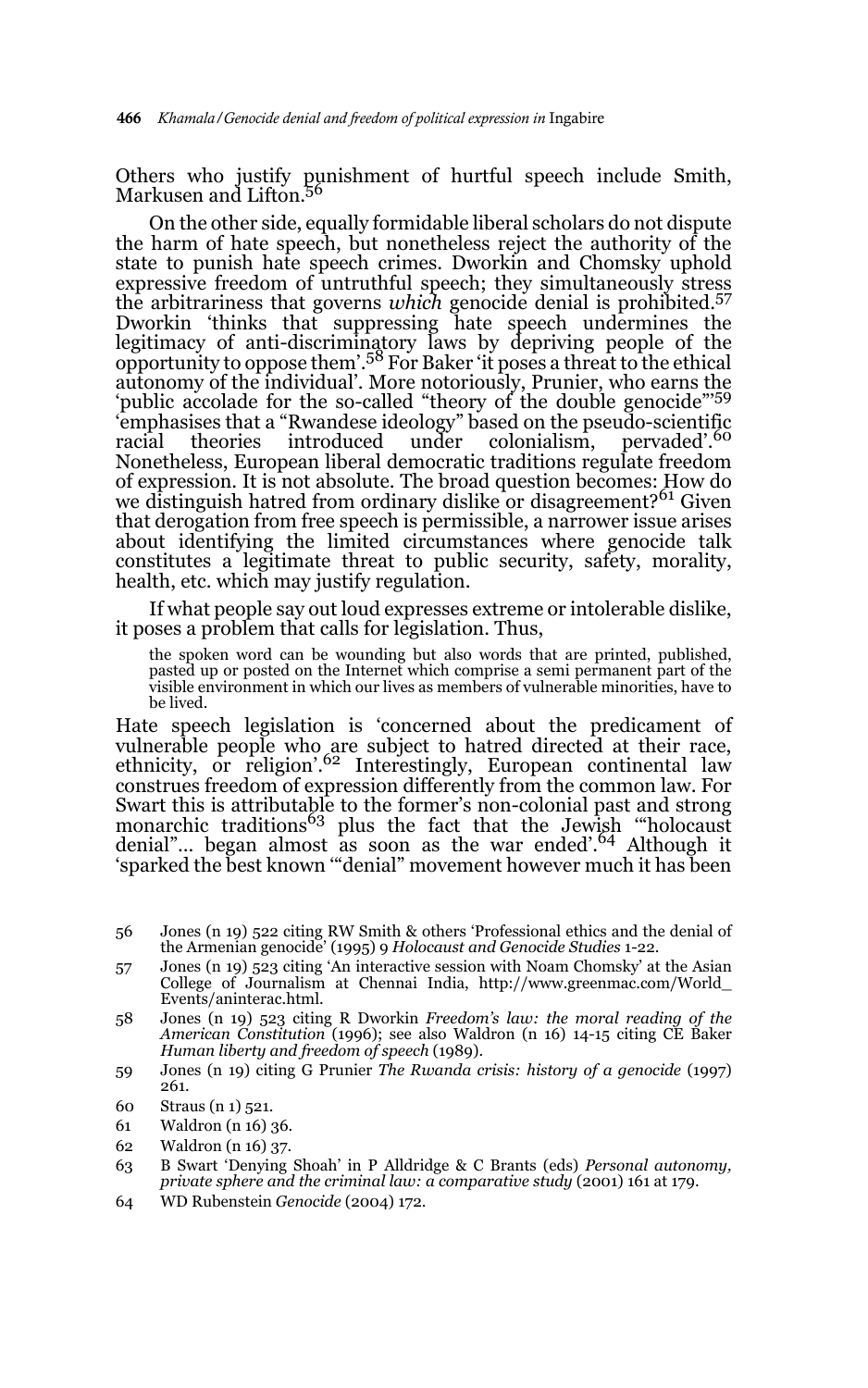confined to crackpots and propagandists', nonetheless, assertions that 'the Nazi's killed no Jews but that Jews are lying about their wartime experiences, are singularly shocking, especially to Jews'.<sup>65</sup> Consequently 'holocaust denial' is now illegal in many European countries.

## **3.3 Criminalisation of genocide denial under European continental law**

### **3.3.1 France**

In the 1981 case of *Ligue internationale contre la racisime et l'antisemitisime et autres v Robert Faurisson,*66 a distinguished literature professor, Robert Faurisson, was charged and convicted of racial defamation. Although his three-month sentence was suspended, he was compelled to pay damages for falsely suggesting that the Holocaust was fiction to create an Israeli state and assist its war against Palestine. In 1988 another Frenchman, Robert Garaudy, an anti-<br>Zionist philosopher, was also convicted.<sup>67</sup> In 1991 Faurisson was again convicted – under the new French Freedom of the Press Act<sup>68</sup> – for publicly denying crimes against humanity, and fined US \$50 000 of which US \$20 000 was suspended. No relief is forthcoming from regional or international law, as the UN Human Rights Committee<sup>69</sup> rejected his complaint. The Committee respected the decision of French courts that 'the author's statements, read in their full context, propagated ideas tending to serve the Nazi doctrine and policy of racial hatred and were of a nature as to raise and strengthen anti-Semitic feelings'.70

Similarly, French far-right, former National Socialist leader, Jean-Marie Pen, has severally been punished and fined for 'holocaust apostasy'.<sup>71</sup>

65 Rubenstein (n 64) 173.

- 66 Tribunal de Grande Instance de Paris 8 juillet 1981 cited in C Fournet *The crime of destruction and the law of genocide: their impact on collective memory*  $(2007)$ .
- 67 DE Lipstadt *Denying the holocaust: the growing assault on trust and memory* (1993).
- 68 (1990) (Gayssot's law after its communist legislator), http://www.legifrance.gouv. fr/affichTexte.do?cidTexte=JORFTEXT000000532990&dateTexte= 14 August 2018).
- 69 *Robert Faurisson v France* Communication 550/1993 UN Doc CCPR/C/58/D/ http://hrlibrary.umn.edu/undocs/html/VWS55058.htm (accessed 14 August 2018).

<sup>70</sup> Swart (n 63) 171.

<sup>71 &#</sup>x27;Jean-Marie Le Pen fined again for dismissing Holocaust as "detail"' *The Guardian* 6 April 2016 https://www.theguardian.com/world/2016/apr/06/ jean-marie-le-pen-fined-again-dismissing-holocaust-detail (accessed 14 August 2018).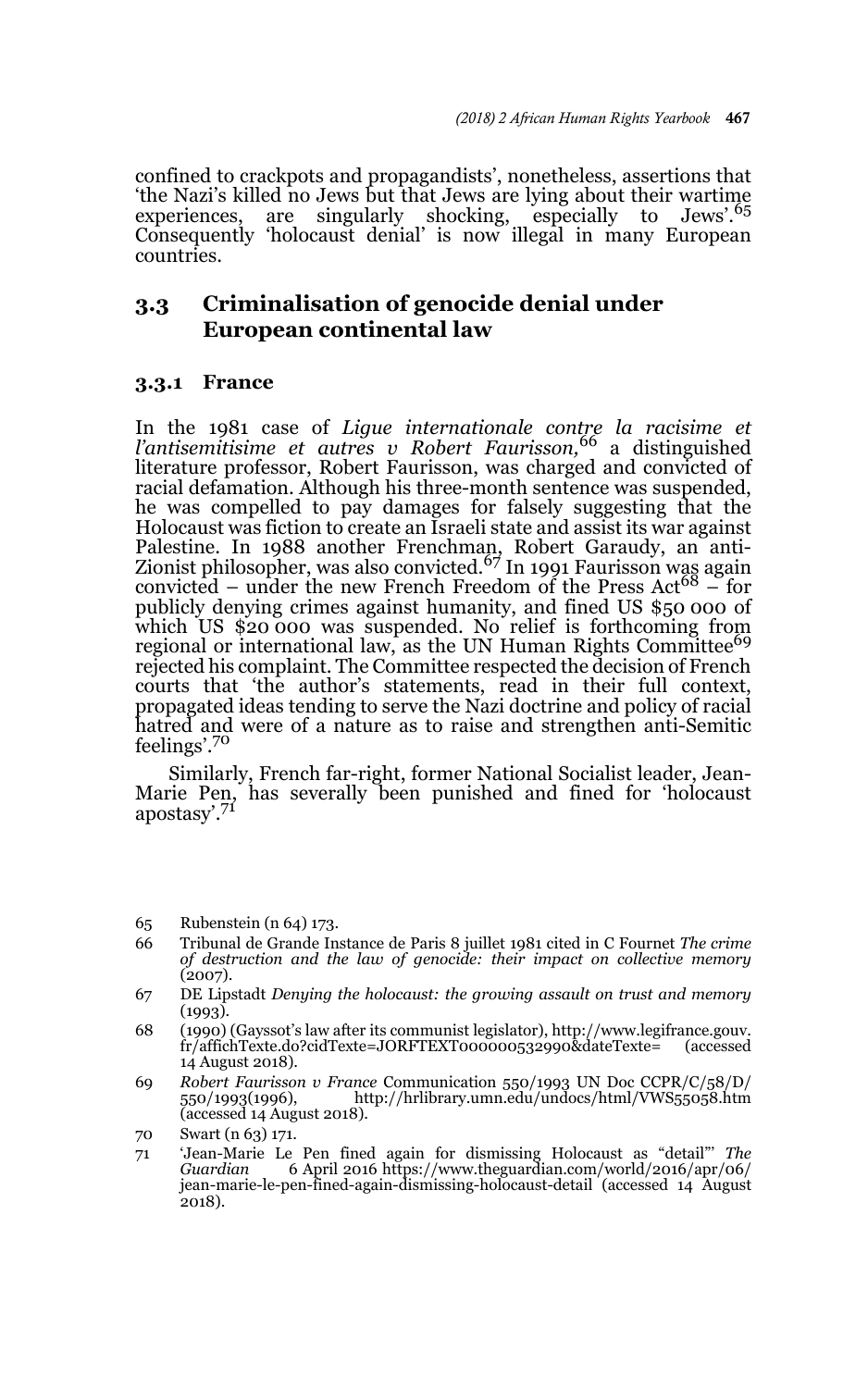### **3.3.2 Belgium**

In *B v Belgium*72 the European Court of Human Rights considered words by a Belgian leader of the 'Sharia4Belgium' radical Salafist organisation, Fouad Belkacem, who produced YouTube videos urging Muslims to 'fight' and 'convert' non-Muslims, whom he called 'animals'. Because Belkacem's speech was manifestly contrary to the spirit of the European Convention of Human Rights, the European Court held that 'his conviction for the incitement of hatred, violence and discrimination under Belgian law did not breach [his] right to the freedom of expression, as protected by Article 10'.<sup>73</sup>

### **3.3.3 The rest of Europe**

Even German law demands that no one denies the state's own monstrous past. It entrenches the 'judicial notice' legal principle, thereby elevating World War II mass extermination of Jewish peoples into an historical fact of public notoriety for which no evidence is necessary to establish its existence. Rather, any person denying the Jewish massacres is criminalised as insensitive towards human dignity and perpetrating the 'Auschwitz lie'.74 Similar genocide denial legislation has been enacted in Switzerland and Israel, among a host of other countries.

## **3.4 No crime of genocide denial under Anglo-American law**

### **3.4.1 United Kingdom**

Part 5 below explains the extent to which Mill's famous theory on liberty regarded freedom of expression as a *privilege* rather than a *right*. 75 Regarding genocide denial law, Barendt pertinently observes as follows:76

Another difficulty is defining the scope of the offence. Should it, for example, be confined to denial of the Holocaust or cover other atrocities which some respectable historians might regard as almost as appalling and as well-established such as the atrocities in Stalinist Russia, Cambodia, and Rwanda, or the genocide of the Armenians?

Yet, in 2000 in London, David Irving, the right-wing conservative, sued US academic Deborah Lipstadt and her book *Denying the holocaust*<sup>77</sup>

- 72 (2017) ECHR 253.
- 73 'European Court of Human Rights finds hate speech not protected by freedom of expression' 20 July 2017 https://www.hrlc.org.au/human-rights-case-summaries /2017/9/26/european-court-of-human-rights-finds-hate-speech-not-protectedby-free dom-of-expression (accessed 8 August 2018).
- 74 Swart (n 63) 175-176.
- 75 Mill (n 20).
- 76 E Barendt *Freedom of speech* (2005) 177.
- 77 Lipstadt (n 67).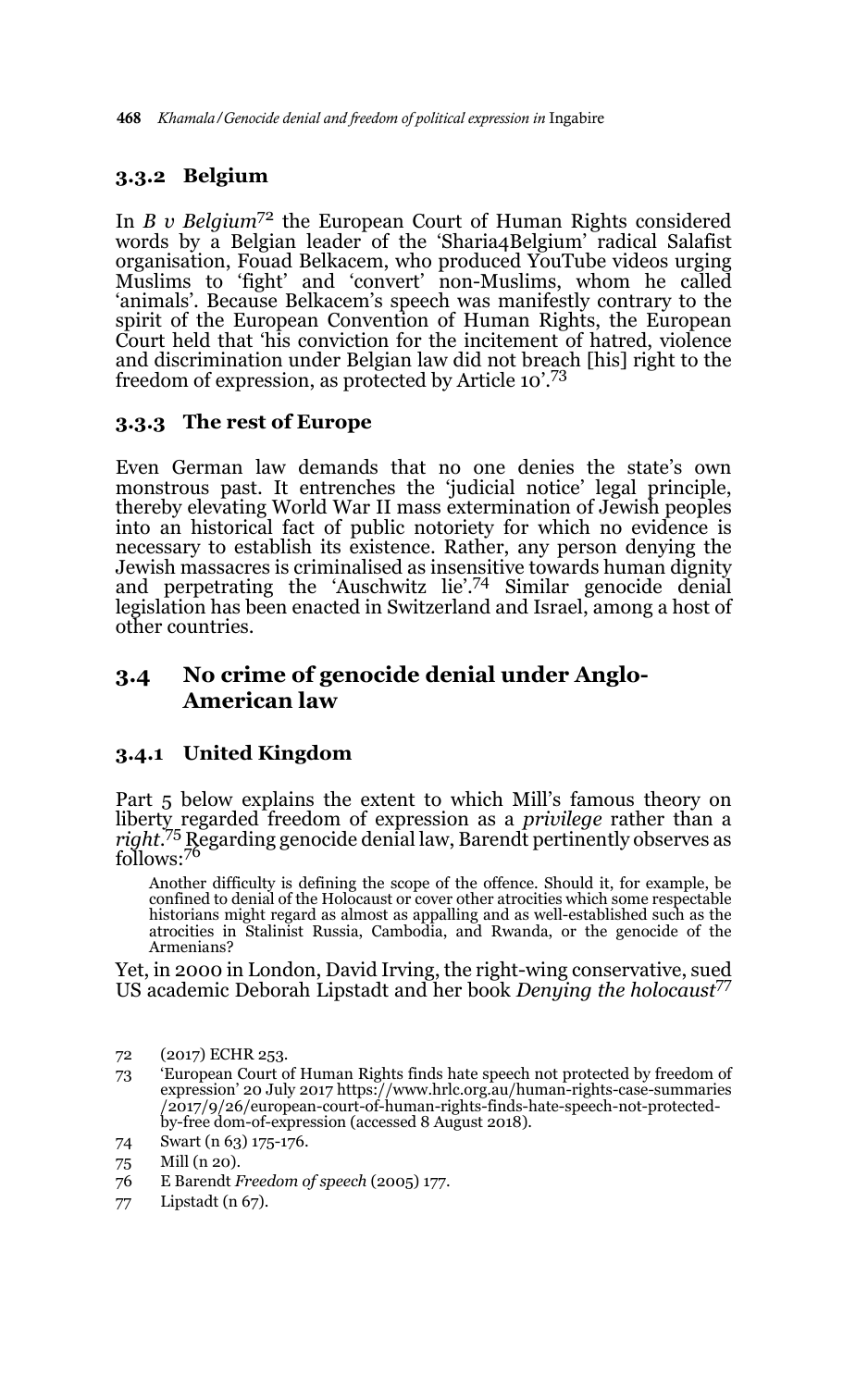for libel. The suit was contested by her publisher, Penguin Books, comprehensively defeating Irving for grave distortions to advance a denialist agenda and saddling him with a two million sterling pound bill<br>of legal costs, resulting in bankruptcy.<sup>78</sup> Still, Barendt believes:<sup>79</sup>

It would, therefore, be wrong to introduce a specific offence of Holocaust denial into English law. It is better to rely on education and other measures, for instance, the institution of Holocaust Memorial Day, to deal with risks created by the dissemination of these claims.

He effectively concedes that modern British legislation in the area of hate speech 'is generally defended in terms of the hurt racial speech causes members of minority groups. If filled a gap in the common  $law$ <sup>.80</sup>

#### **3.4.2 United States**

The 1776 US Constitution provides that 'Congress shall make no law … abridging the freedom of speech, or of the press'.<sup>81</sup> One founding father, Thomas Jefferson, if asked to choose between either government without newspapers or newspapers without government, preferred the latter. He claimed that human beings cannot survive in the absence of free speech.<sup>82</sup>

Since regulation distorts the working of a free market for the exchange of ideas, the 'market place of ideas' theory of free speech has been enormously influential in the US. This was held by Justice Holmes in *Abrams v United States*, 83 where the Supreme Court upheld the 1918 Amendment to the Espionage Act. Yet, many people are rightly horrified upon receiving evidence which discloses an aspirational/ reality dichotomy between their government's official polices proclaiming human rights, while secretly condoning human rights abuses. For that reason, the Supreme Court is likely to strike down statutes purporting to criminalise absolute freedom of expression.<br>Indeed, in *Collins v Smith<sup>84</sup>* the National Socialist Party of America was permitted to distribute pamphlets and organise political demonstrations in an Illinois neighbourhood with Jewish holocaust residents. Justice Decker declared that the government could not prohibit the expression of ideas 'because of disagreement with the message it conveys'.<sup>85</sup>

- 78 As above; see also Jones (n 19) 522.
- 79 Barendt (n 76).
- 80 As above.
- 81 First Amendment; see also 'Jefferson's preference for "newspapers without government" over "government without newspapers"' (1787) http://oll.liberty fund.org/quote/302 (accessed 1 August 2018).
- 82 'Extract from Thomas Jefferson to Edward Carrington' Paris, 16 January 1787 *Jefferson quotes and family letters* http://tjrs.monticello.org/letter/1289 (accessed 1 August 2018).
- 83 250 US 616 (1919).
- 84 447 Suppl 676 ND (3rd) (1978) (*Skokie* case).
- 85 *Skokie* case (n 84) 476 688.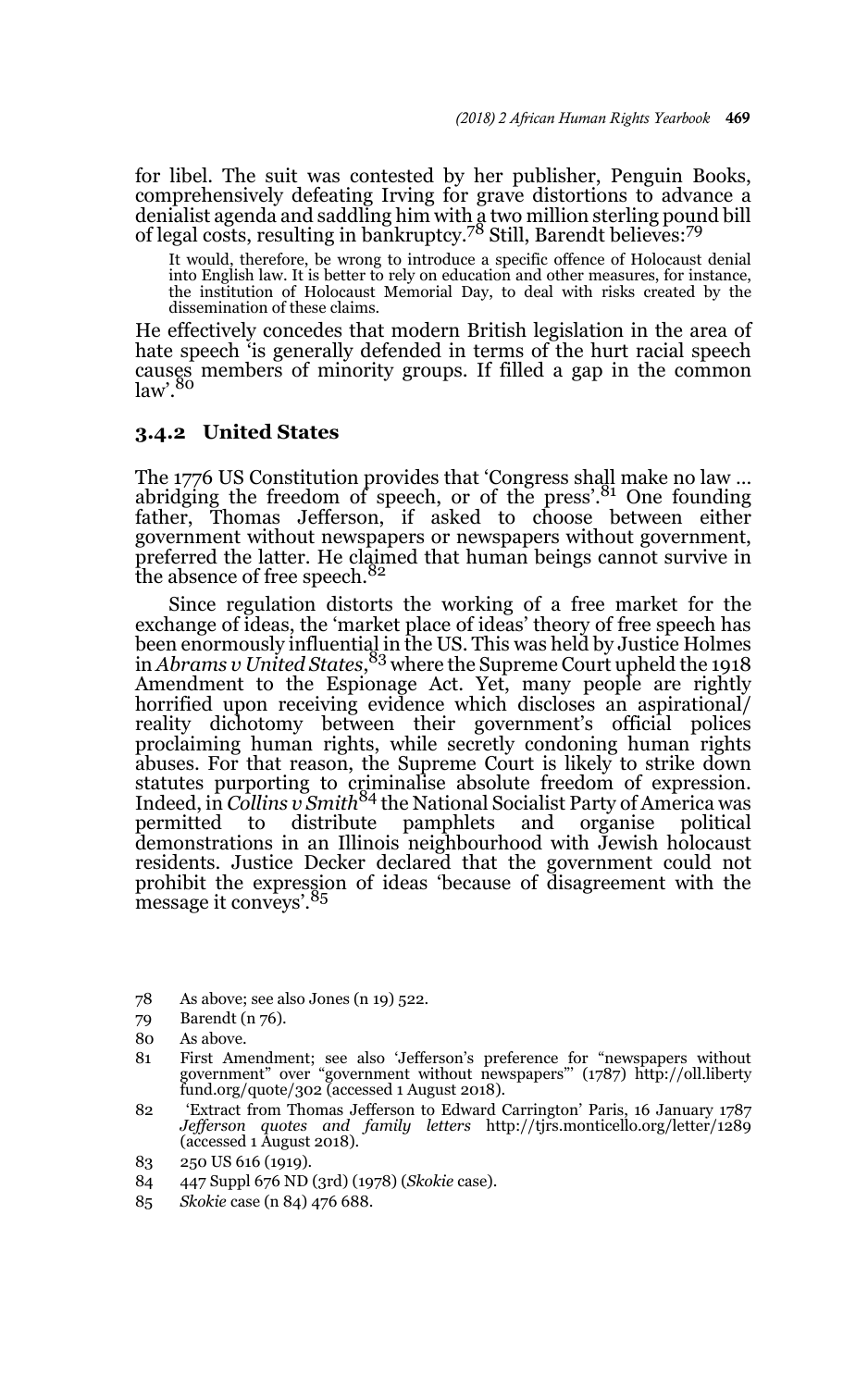Subsequently, in *RAV v City of St Paul*<sup>86</sup> the Supreme Court outlawed the St Paul Bias-Motivated Crime Ordinance forbidding the placing on private or public property of *inter alia* a 'Nazi swastika which one knows … arouses anger, alarm or resentment in others on the basis of race, color, creed, religion or gender'. The Court rejected the offensive proscription of a 'symbol, object, appellation, characterisation, or graffiti' because it defined discrimination narrowly. Invoking the viewpoint-neutrality principle, the Court disqualified the Ordinance for failing to protect hate against other groups on the basis of political affiliation, union membership or sexual orientation. According to Swart, '[t]he Supreme Court held that resort to ... personal abuse is not in any proper sense communication of information or opinion safeguarded by the Constitution'. Is the same true for group defamation? In 1952 the Court gave an affirmative response. However, in 1964 it curtailed the use of group libel laws to impose sanctions on expressions critical of public officials. Similar jurisprudence has been rendered by the African Court and eventually applied to absolve Ingabire, as will be shown in part 5 below.

#### **3.4.3 Canada**

Canada's chequered case law evinces a jaundiced face. Its genocide denial jurisprudence commenced in 1985 upon the conviction of an ardent neo-Nazi, Ernst Zundel, by a Toronto Court. Zundel founded Samisdat Publications devoted to printing and distributing racist, anti-Semitic and holocaust literature. The issues which arose in the genocide denial case against him were, first, whether he published *Did six million really die?* Second, were its statements false? Third, did he know of their falsity? The prosecution case combined both judicial notice and evidentiary strategies, particularly emotive eye witness testimonies. On conviction Zundel was sentenced to 15 months' imprisonment plus three years' probation.<sup>87</sup> In 1987, however, the Ontario Appellate Court set aside his conviction. A re-trial in 1988 re-convicted and resentenced him to nine months' imprisonment. Once again Zundel appealed.

This time the Canadian Supreme Court declared the genocide denial provision unconstitutional. In *Ernst Zundel v Her Majesty The Queen,*88 Justice McLachlin held that the 'question of falsity of a statement is often a matter of debate particularly where historical facts are at issue'.<sup>89</sup> The statute was wrong because it invoked two untenable assumptions. First, that 'we can identify the essence of a communication and determine that it is false with accuracy'.90 Second,

<sup>86 505</sup> US 377 (1992); see also *Beauharnais v Illinois* 343 US 250 (1952); *New York Times v Sullivan* 376 US 254 (1964).

<sup>87</sup> L Douglas *The memory of judgment: making law and history in the trials of the holocaust* (2001).

<sup>88 (1992) 2</sup> SCR 731, 75 CCC (3rd) 449.

<sup>89</sup> Douglas (n 87) 494.

<sup>90</sup> Douglas (n 87) 509.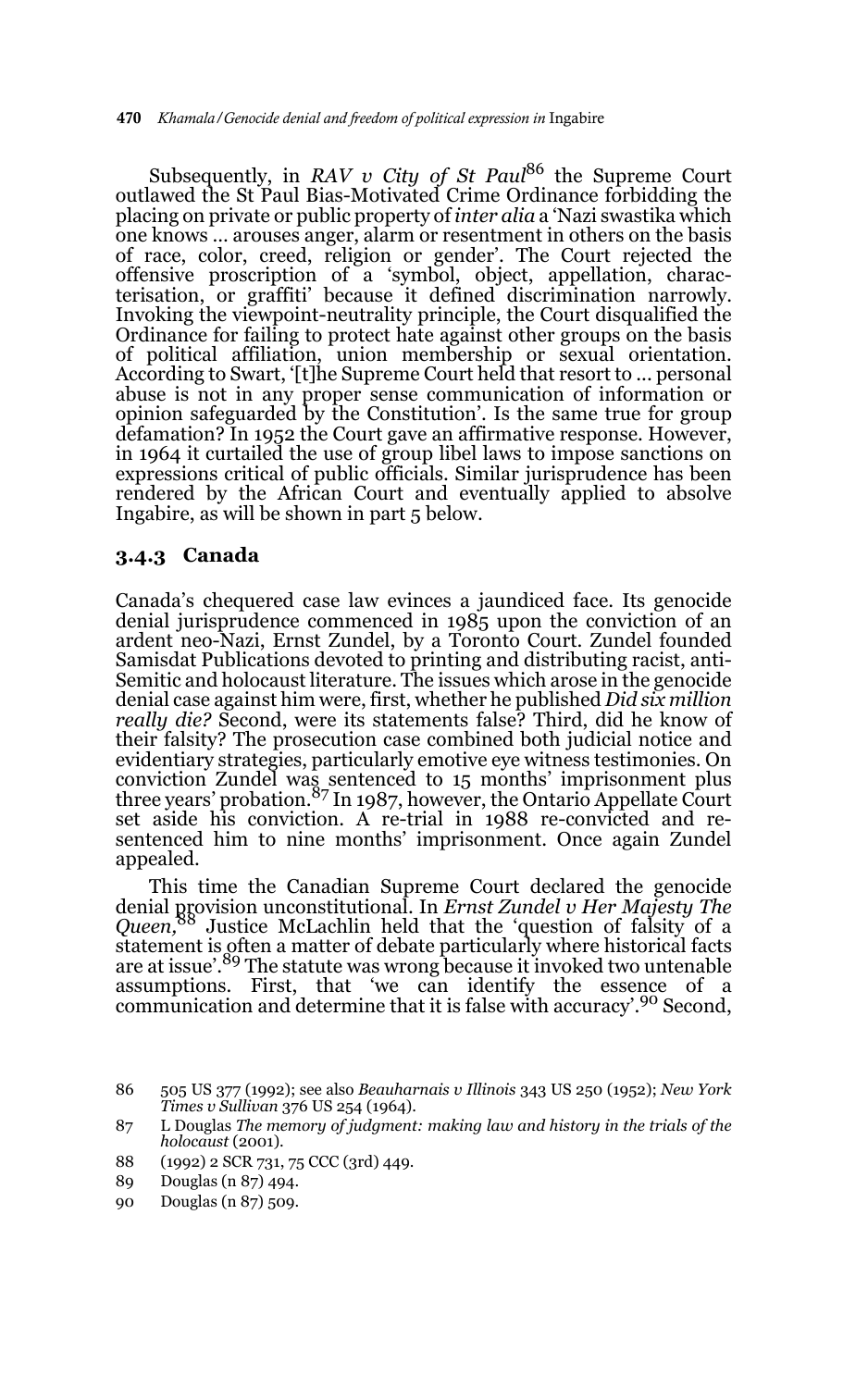that 'deliberate lies never have a value'.91 Yet lies stand for the idea that 'the public should not be quick to adopt "accepted" versions of history, truth etc'. By virtue of the Canadian recognition of the absolute human right to free speech, copies of *Did six million really die*? are currently afloat in cyberspace. Conversely, *R v Keegstra*92 upheld Canada's Criminal Code prohibiting publicly and wilfully promoting hatred. In an Alberta classroom, high school teacher James Keegstra communicated his hateful sentiments against the Jewish community. To protect target groups from hate propaganda, despite the impugned legislation infringing freedom of expression, the Supreme Court limited hate speech as reasonable and justifiable in a free and democratic society.<sup>93</sup>

## **4 ROLE OF MEDIA IN THE RWANDAN GENOCIDE**

### **4.1 Impact of free speech on media in neighbouring Uganda**

Most African countries have colonial histories. In 1981, concerned that expressive freedom was repressed by colonialists and yet aided freedom fighters, the African Charter enshrined it at continental level.<sup>94</sup> Following the 'second liberation' or 'third wave' democratisation struggles of the 1990s, successor societies promulgated new constitutions with modern bills of rights. We would thus expect African governments to tolerate robust freedom of expression provisions which reject genocide denial laws. Indeed, the Ugandan Supreme Court – following a 'progressive' Canadian decision – conferred constitutional protection upon the freedom of the press as a right since 'while truth and falsity are mutually exclusive, the purposes for protecting both are not'.95 Citing *inter alia Edmonton Journal v Alberta (AG)*, 96 Mulenga JSC further stressed that even if one's views are 'false' or 'wrong', a democratic society chooses to tolerate the exercise of the freedom even in respect of the so-called alarming statements. In that case, journalists were acquitted by

a (Ugandan) magistrate's court with the publication of false news contrary to section 50 of the Penal Code. The story in *The Monitor* newspaper quoted the

- 91 Douglas (n 87) 510.
- 92 (1990) 3 SCR 697.
- 93 https://globalfreedomofexpression.columbia.edu/cases/r-v-keegstra/ (accessed 15 August 2018).
- 94 Art 9 African Charter on Human and Peoples' Rights, adopted 1 June 1981, entered into force 21 October 1986, https://au.int/en/treaties/african-charterhuman-and-peoples-rights (accessed 19 August 2018).
- 95 *Charles Onyango Obbo* & *Another v Attorney-General* Constitutional Appeal 2 of 2002 per Mulenga JSC.
- 96 (1989) 2 SCR 1326.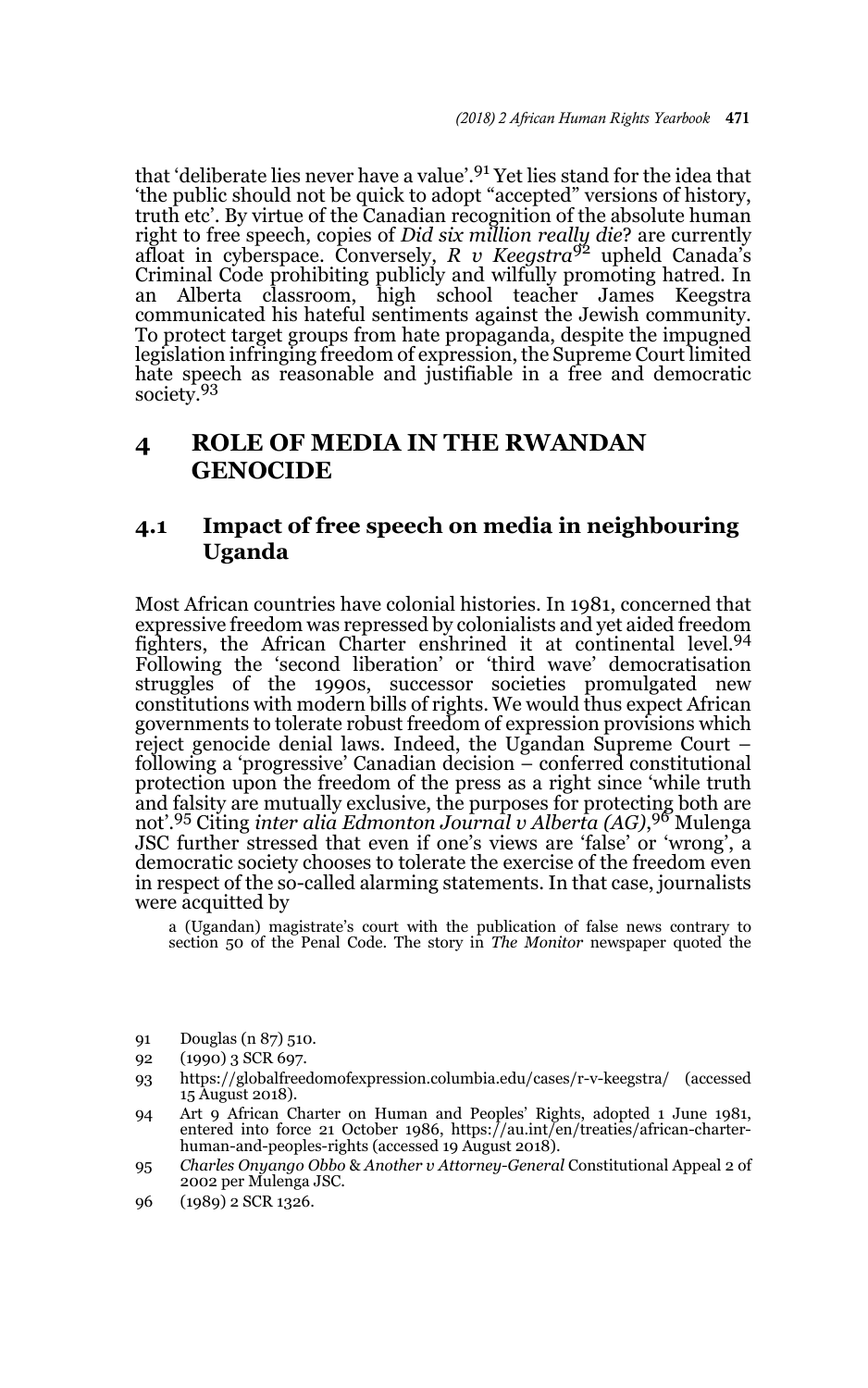*Indian Ocean Newspaper* that the late President Laurent Kabila had paid Uganda in gold.<sup>97</sup>

Conversely, neighbouring Rwanda's appalling genocide experience would arguably justify exceptional derogation from free speech rights.

### **4.2** *ICTR Media* **case**

During Rwanda's 1994 genocide, Belgian-Italian journalist Georges Ruggiu was employed by the *Radio Télévision Libre des Milles Collines* (RTLM) radio station which broadcasted anti-Tutsi hate speech.

It was no coincidence that RTLM, with its catchy nationalistic theme tunes and racist jingles, began to broadcast in August 1993, within days of a peace agreement between the RPF and the Hutu government. That agreement sought to bridge the ethnic divide and provide a timetable for power-sharing democracy, bringing an end to Rwanda's dictatorship by the northern oligarchs who had controlled the country for 20 years.<sup>98</sup>

In *Prosecutor v Georges Ruggiu,*99 the accused pleaded guilty before the ICTR of inciting Hutus to massacre Tutsis with the intention of destroying – in whole or in part – the Tutsi ethnic group in Rwanda. He incurred 12 years' imprisonment. Another case accused exuniversity history lecturer Ferdinand Nahimana – who had joined former Foreign Ministry, Political Affairs Director Jean-Bosco Barayagwiza – to co-found RTLM. From July 1993 to July 1994, its despicable messages cast Hutu opposition members as accomplices of the Tutsi enemy. Critically 'to commit genocide, it is necessary to spread an ideology that defines the victim as being outside human<br>existence – vermin, subhuman'.<sup>100</sup> Hence Nahimana called anti-Tutsi *inyenzi* (cockroaches). He was convicted *inter alia* for direct and public incitement to commit genocide.

The third accused was the founder and editor of *Kangura* newsletter, Hassan Ngeze, who circulated hate messages depicting Tutsis as planning to subvert the Rwandan democracy by ousting Hutus from power. 'In 1990 *Kangura* … published the infamous "Hutu 10 Commandments", instructing Hutus to sever ties with Tutsis and to protect the gains of the Hutu revolution'.101 In addition, Barayagwiza and Ngeze were founding members of the *Coalition pour la Défense de la République* (CDR). Ngeze allegedly distributed firearms, supervised roadblocks and ordered massacres in Gisenyi *préfecture*, which regional committee, Barayagwiza chaired. In 1995 Barayagwiza published a book entitled *Is Hutu blood red?* exposing his anti-Tutsi

99 Case ICTR-97-32-I Judgment and Sentence (TC1) 1 June 2000.

101 Straus (n 1) 523.

<sup>97</sup> BK Twinomugisha 'The role of the judiciary in the promotion of democracy in Uganda' (2009) 9 *African Human Rights Law Journal* 1 at 12-13.

<sup>98</sup> L Melvern 'The past is prologue: planning the 1994 Rwandan genocide' in Clark & Kaufmann  $(n 7)$  21 at 23.

<sup>100</sup> Melvern (n 98).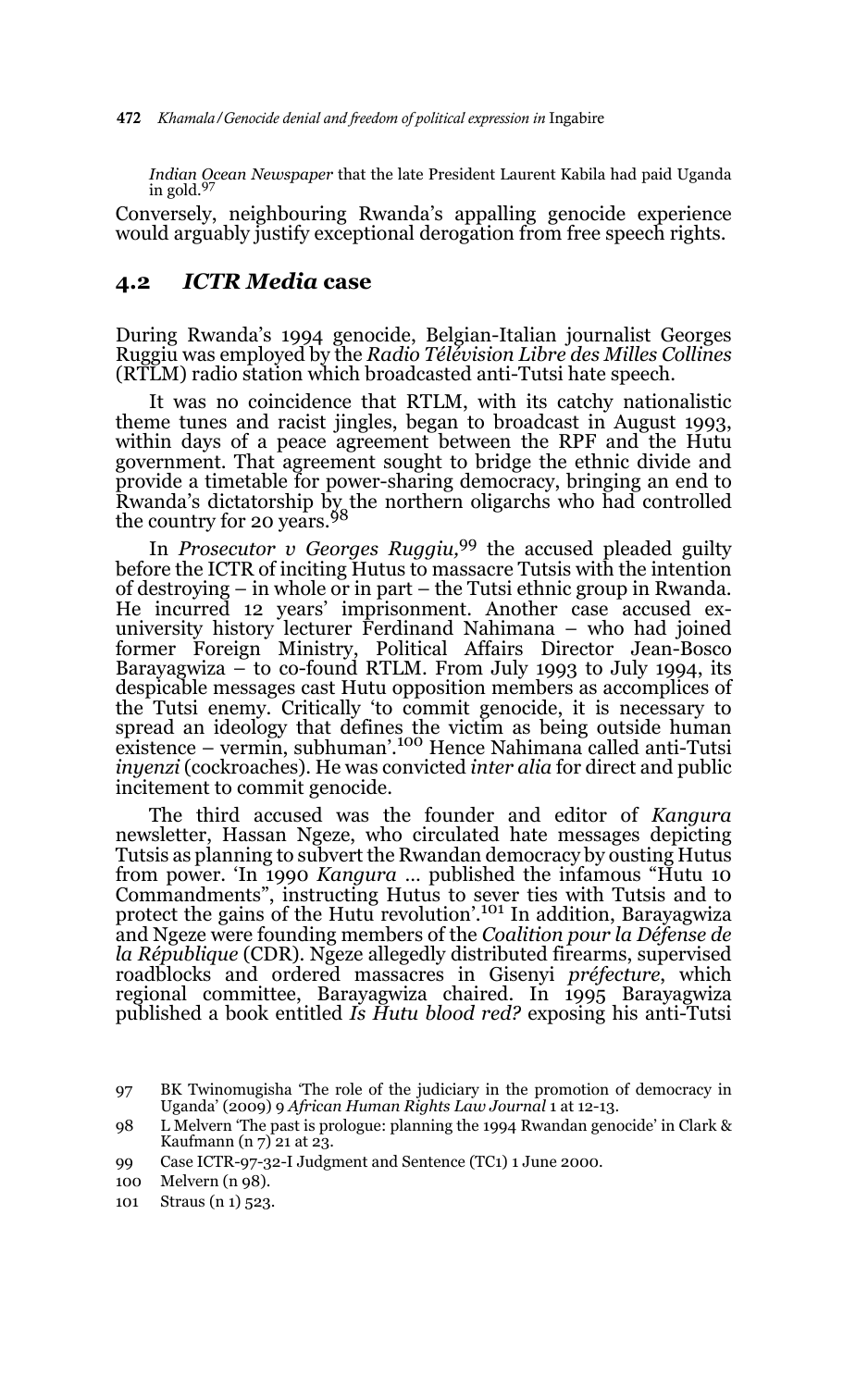political views. In 2003 the ICTR convicted all three of genocide and sentenced them to life imprisonment. However, on appeal to the ICTR Appeal Chamber in *Prosecutor v Ferdinand Nahimana & Others*102 in 2007, although both Nahimana and Ngeze's guilt *inter alia* of direct and public incitement to commit genocide, was affirmed, their sentences were reduced considerably, from life to 30 years' imprisonment. Barayagwiza was acquitted on this count and his already reduced sentence of 35 years was altered to 32 years.

### **4.3** *Rwanda v Valerie Bemeriki*

In 2009 another RTLM employee, Valerie Bemeriki, admitted before a *gacaca* tribunal of using the radio network to say to Hutus: 'Do not kill those cockroaches with a bullet – cut them to pieces with a machete.<sup>'103</sup> She was convicted at the Kigali grassroots of planning genocide, inciting Hutus, and complicity in several murders and imprisoned for  $life.$ <sup>104</sup>

### **4.4** *Rwanda v Peter Erlinder*

Following *Karamera*, genocide denial can be seen as device by which prosecutors can restrict defences of genocide accused. In 2008 Peter Erlinder – lead defence lawyer at the ICTR – wrote an article 'The great Rwanda genocide cover up' suggesting that 'new evidence at the UN Rwanda Tribunal exposed Kagame as the war-criminal who actually touched-off the 1994 Rwanda Genocide by assassinating the previous President' Juvénal Habyarimana. In 2010, Erlinder – a US law professor – was charged with genocide denial which Kagame said threatened state security. If found guilty of grossly minimising or attempting to justify the 1994 genocide, he faced up to 20 years in prison. After retracting his offensive statements, Erlinder was released. Kagame was subsequently re-elected, consolidating wide respect for rebuilding Rwanda since the genocide. However, his critics insist that his strong-arm tactics have high costs in terms of negating free speech.<sup>105</sup>

<sup>102</sup> Case ICTR-99-52-T Appeals Judgment, 28 November 2007 (*Nahimana et al* Appeals Judgment) (*Media* case).

<sup>103 &#</sup>x27;Rwanda jails journalist Valerie Bemeriki for genocide' *BBC* 9 December 2009 http://news.bbc.co.uk/2/hi/africa/8412014.stm (accessed 15 August 2018).

<sup>104</sup> Trial International 'Valerie Bemeriki' 21 April 2016 https://trialinternational.org/ latest-post/valerie-bemeriki/ (accessed 15 August 2018).

<sup>105</sup> H Holland 'Rwanda frees US lawyer due to health, charges remain' *Reuters* 17 June 2010 https://af.reuters.com/article/topNews/idAFJOE65G0LO20100 617 (accessed 15 August 2018).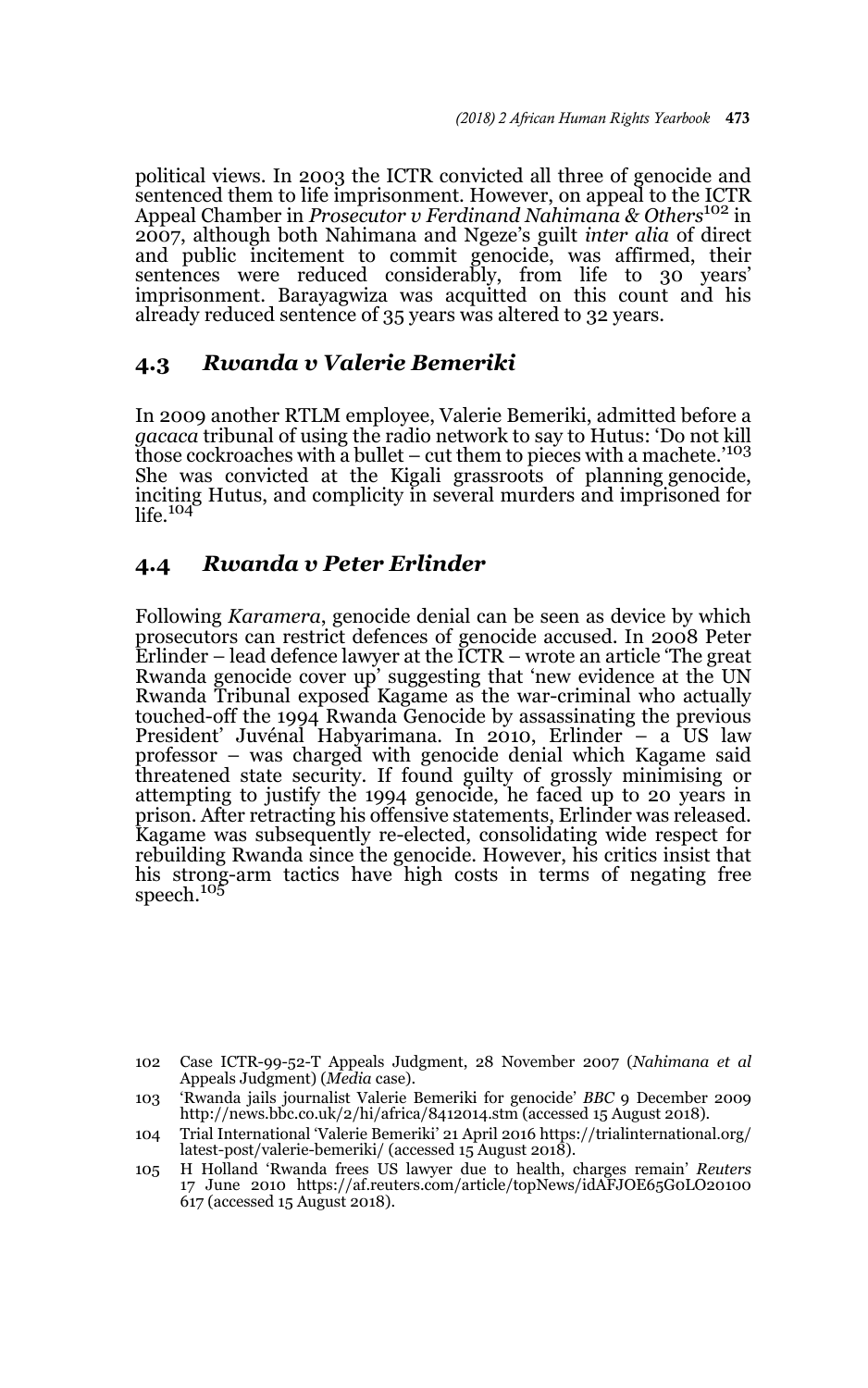## **4.5 Freedom of expression decisions by the African Court on Human and Peoples' Rights**

A progressive decision by the African Court demonstrates judicial control over domestic penal laws which unjustifiably stifle free speech. In *Lohé Issa Konaté v Burkina Faso*, Konaté, a contributing editor for the weekly newspaper *L'Ouragan*, published some articles in August 2012, detailing allegedly corrupt practices of state prosecutor, Placide Nikiéma. He accused the latter of unlawfully interceding in cases concerning alleged currency counterfeiting and illegal trading in second-hand cars. The Ouagadougou High Court convicted Konaté for defamation, public insult and insulting a magistrate, which conviction was later affirmed by the Court of Appeals. In addition to suspending *L'Ouragan's* publication for six months, Konaté – together with Roland Ouédraogo, its editor-in-chief – was imprisoned for 12 months, fined US \$2 900 and ordered to pay Nikiéma US \$7 800 compensation. However, in December 2014 the African Court reversed the Burkina Faso Court since

apart from serious and very exceptional circumstances for example, defence of international crimes, *public incitement to hatred*, discrimination or violence or threats of violence against a person or a group of people, because of specific criteria such as race, colour, religion or nationality, the violations of laws on freedom of<br>speech and the press cannot be sanctioned by custodial sentences, without going<br>contrary to the African Charter and the ICCPR.<sup>106</sup>

Here universal rights trumped draconian press laws.

## **4.6 Freedom of expression decisions by the East African Court of Justice**

In *Burundi Journalists Union v The Attorney-General of the Republic of Burundi*107 the East African Court of Justice struck down article 19 of Burundi's Press Law which prohibited the

dissemination of information on the stability of the currency, offensive articles or reports regarding public or private persons, information that may harm the credit of the state and national economy, diplomacy, scientific research and reports of Commissions of Inquiry by the state.<sup>108</sup>

It thus could not stand the test of reasonability, rationality or proportionality.

- 106 Application 4/2013 http://en.african-court.org/index.php/55-finalised-casesdetails/857-app-no-004-2013-lohe-issa-konate-v-burkina-faso-details (accessed 15 August 2018) (emphasis added).
- 107 Judgment of 15 May 2015 in Ref 7 of 2013 http://eacj.org/?cases=burundijournalists-union-vs-the-attorney-general-of-the-republic-of-burundi (accessed 15 August 2018) http://www.mediadefence.org/sites/default/files/files/201505 15%20EACJ%20Burundi%20Press%20Law%20judgment.pdf (accessed 15 August 2018).

<sup>108</sup> As above.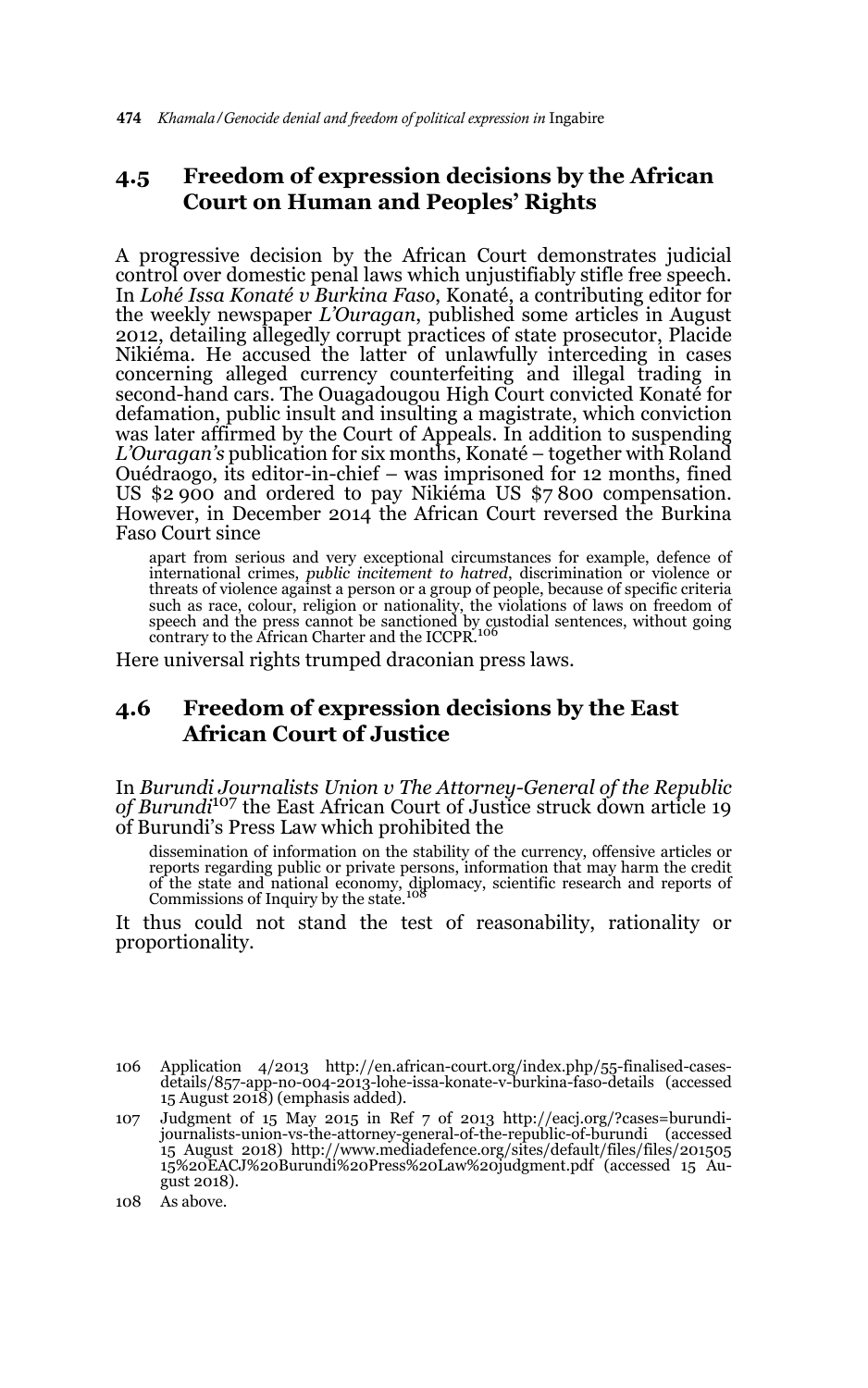#### **4.7 Denial and its discontents**

Cohen argues that a denial of responsibility inevitably follows one of four paths: obedience to superiors; conformity with society; necessity; or splitting of the personality.<sup>109</sup> He 'attempts to answer a set of questions that have long tormented researchers concerned with terrorism, war, and genocide'. These are: 'What do we do with our knowledge about the suffering of others, and what does this knowledge do to us?' For him, government or individual denial of atrocity and suffering can take the form of several logical assertions that 'something<br>did not happen, does not exist, is not true or is not known about'.<sup>110</sup> Besides the first two categories of denying what is actually untrue and of deliberate deception, 'denial may be neither a matter of telling the truth nor intentionally telling a lie'. Rather, '[s]ometimes we are not entirely aware of switching off or blocking out ...There seem to be states of mind, or even whole cultures, in which we know and don't know at the same time'.111 Therefore, for Cohen 'the problem is not to uncover more evidence of denial, but to find the conditions under which information is acknowledged and acted upon'. He poses a counterfactual question thus: 'Instead of asking why most people deny atrocity and suffering, we must turn to the minority who refuse to do so'.<sup>112</sup>

As receptacles which preserve experiences, words matter.<sup>113</sup> This explains why post-conflict governments deploy state machinery to sustain history, including through lustration measures such as memorials. Remembrance prevents genocide-laundering from corrupting Rwanda's genocide-centred memory. Acknowledgment demands that scholars procure and abet the state's protective efforts by whistle-blowing. Not surprisingly, deniers then accuse the government of falsifying history. Reyntjens, for example, is aggrieved about

seizure of power and consolidation of hegemony by a group of Rwandans … through the elimination of counterveiling voices, both political and social, by repression, terror, and massive human rights abuses. Skilful information management and communication, as well as the imposition of a monopolistic narrative have been crucial instruments to further this project.<sup>114</sup>

As shown above, the ideological debate is complex. Deniers ask: Was the RPF's counter-genocide response predominantly murderous or were there only a few rogue elements? Are the institutions, particularly the domestic legislature or judiciary ethnicised or politicised to enact and implement divisionism laws irresponsibly? The prevailing intellectual confrontation thus suggests that if state propaganda, legislation and adjudication are deployed to combat genocide-

111 Hamm (n 110) 178.

- 113 G Sartori *The theory of democracy revisited: Part two: the classical issues* (1987) 261 & 479.
- 114 Reyntjens (n 11) 253.

<sup>109</sup> S Cohen *States of denial: Knowing about atrocities and suffering* (2001).

<sup>110</sup> MS Hamm 'Book review: Stanley Cohen, *States of denial: knowing about atrocities and suffering*' (2002) 11 *Critical Criminology* 177.

<sup>112 180.</sup>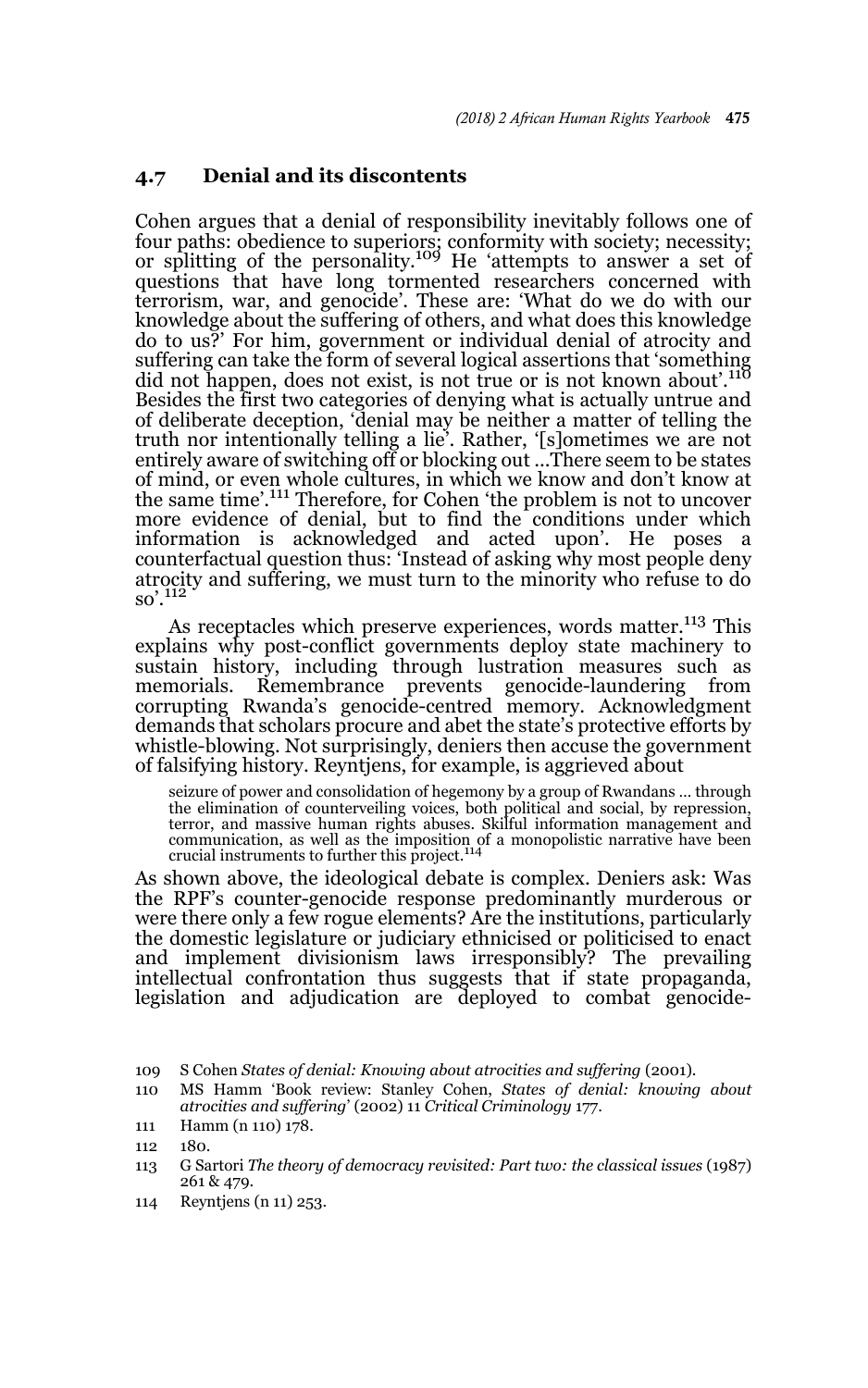laundering, then the onus shifts to an aggrieved denier to adduce either direct or circumstantial evidence to explain why Rwanda should not provide adequate security to protect vulnerable minorities from a contaminated social environment, which hateful words facilitate spontaneous mass aggression that could inflict human rights atrocities. In the absence of official overreach, neither the international media nor legal intellectuals can afford to remain comatose about or become complicit with them. Remaining silent attracts Hannah Arendt's charge that 'the mendacity of Adolph Eichmann's character was integral to the whole of German society, shielding it from reality'.<sup>115</sup>

Following Waldron's rationalization of hate speech laws, and given Rwanda's murderous past, this article's major proposition empathises with notions that if the theory of 'double genocide' is not prohibited, then Tutsi survivors shall suffer secondary victimization. But to what extent are Rwanda's existing divisionism regulations valid? The minor proposition holds that we can learn from the African Court's decision, the reasons for rejecting the Rwandese judiciary's Ingabire conviction. While the regional Court correctly exonerated her on grounds that her domestic convictions violated Rwanda's African Charter article 9 obligations, it did so because they were erroneously predicated upon insufficient evidence. The domestic courts' evaluation of her utterances did not surpass the requisite beyond reasonable doubt threshold to warrant 'double genocide' punishment under Rwandese law. Importantly, the genocide denial laws themselves remained intact. Besides, as the African Court noted as set out under part 5 below, in light of *Konaté,* Ingabire's 15-year incarceration was disproportionate.

## **5 RESTRICTING FREEDOM OF EXPRESSION IN THE** *INGABIRE VICTOIRE UMUHOZA*  **CASE**

### **5.1 Political and legal contestations**

To test the above claims, this part sets out the factual backdrop of the *Ingabire Victoire Umuhoza* case, culminating in the African Court's decision. By balancing principles deployed by the judges concerning restricting the freedom of expression against those of national security interests, it critically analyses possible grounds for state interference, legitimate purpose, necessity and proportionality. The African Court refers to its own 2014 *Konaté* decision,116 which held that

the terms "within the law" in article 9(2) of the Charter envisages the possibility where restrictions may be put in place on the exercise of freedom of expression provided that such restrictions are presided by law, serve a legitimate purpose and are necessary and proportional as may be expected in a democratic society.

- 115 H Arendt *Eichmann in Jerusalem: a report on the banality of evil* (1963).
- 116 *Konaté* (n 106) cited in *Ingabire* case (n 17) para 133.
- 117 As above (n 17) para 133.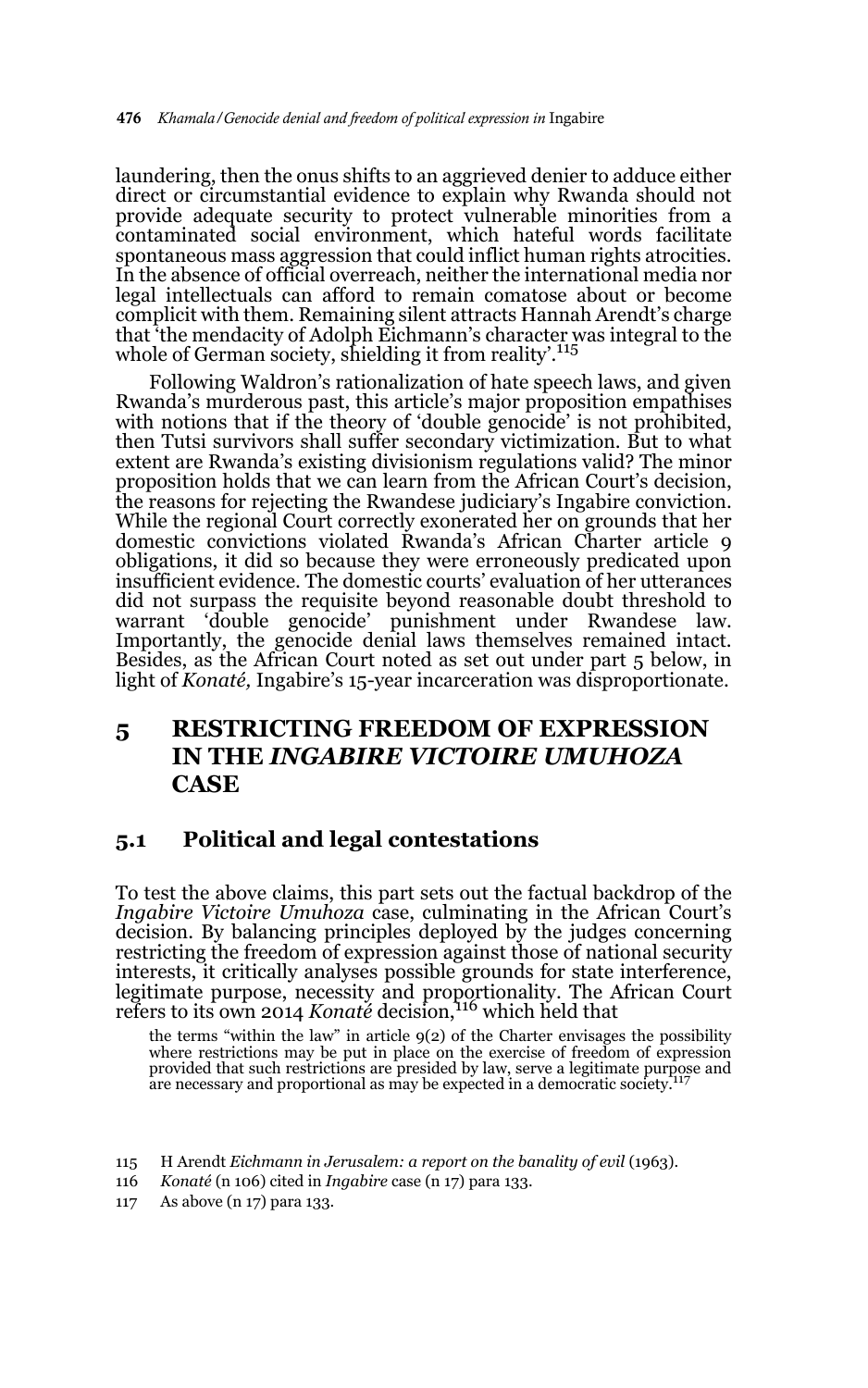Departing from the version set out in the introduction to the instant article, what follows will set out conflicting versions of the FDU-Inkingi (Unified Democratic Forces-Inkingi) opposition party leader's alleged contentious words and the African Court's interpretation of whether or not they may be interpreted as genocide denial. By way of prelude, the saga can the traced through media reports that the opposition leader:

Ms Ingabire returned to Rwanda in 2010 after 17 years in exile in Holland, and said she intended to run against Paul Kagame, the incumbent president, in elections that year. Security forces arrested her after she questioned why memorials to the 800,000 people who died in 100 days of killing in 1994 failed to include Hutu victims of the slaughter. Most of those who died were from the Tutsi tribe, but many Hutus who sheltered Tutsis or were seen as moderates opposed to the ethnic<br>cleansing were also killed.<sup>118</sup>

In 2013 'Rwanda's Supreme Court [not only] upheld the conviction of [the] opposition leader'. It even 'increased her jail term from eight to 15 years. She was found guilty of threatening state security and '"belittling" the 1994 genocide'. It 'also found her guilty of spreading rumours intended to incite people to revolt – charges on which she had earlier been cleared'.<sup>119</sup>

### **5.2 Ingabire's argument before the African Court**

In 2017 the African Court considered Ingabire's substantive contention that she had been convicted and sentenced 'both at the High Court and the Supreme Court of [Rwanda] for the remarks that she made at Kigali Genocide Memorial, and her interviews and other statements she expressed on different occasions'. The key question that the Court addressed was 'whether such restriction was admissible, in that, it was provided by law, served a legitimate purpose, and was necessary and proportional in the circumstances of the case'.120 Sub-issues are analysed in the following section. In brief, Ingabire contended, first, that

the opinion she expressed in the course of her speech at the Kigali Genocide Memorial concerned the management of power, the sharing of resources, the administration of justice, the history of the country and the attack that led to the demise of the former President of the Republic,<sup>121</sup>

consequently that 'she had no intention to minimise and trivialise genocide or to practice the ideology of genocide and that the right to express her opinion was protected by the Constitution of Rwanda and other international instruments'. In the second place she complained that Rwanda's criminalisation 'of the negation of genocide are vague and unclear, and do not comply with the requirement that restrictions on the rights of individuals must be necessary'. Nonetheless, the

- 118 M Pflanz 'Rwanda Hutu opposition leader jailed for "denying genocide"' *The Telegraph* 30 October 2012, https://www.telegraph.co.uk/news/worldnews/ africaandindianocean/9643356/Rwanda-Hutu-opposition-leader-jailed-fordenying-genocide.html (accessed 16 August 2018).
- 119 'Victoire Ingabire: Rwanda leader's jail term raised' *BBC* 13 December 2013 https://www.bbc.com/news/world-africa-25371874 (accessed 16 August 2018).
- 120 *Ingabire* case (n 17) para 134.
- 121 *Ingabire* case (n 17) para 120.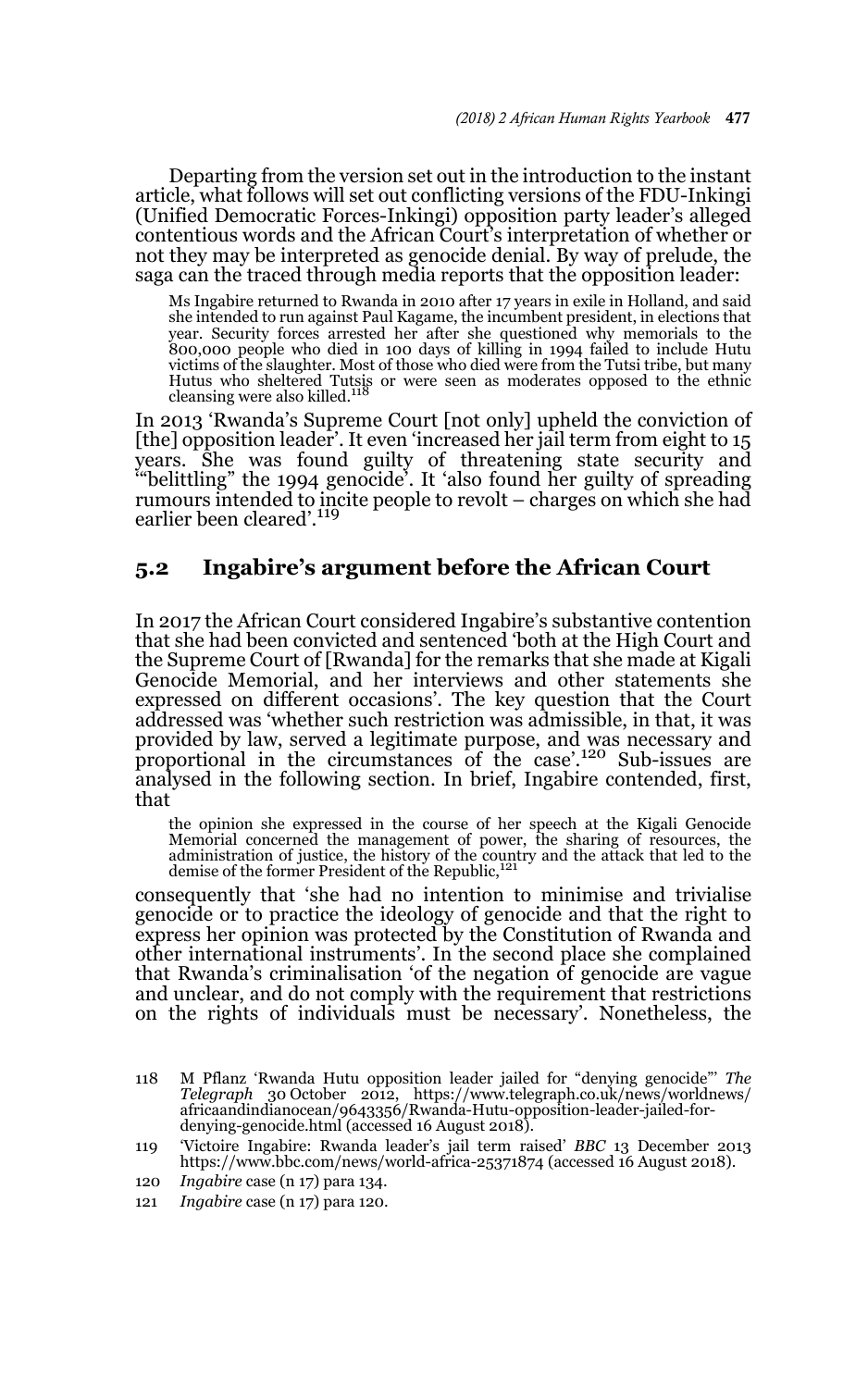Rwandan courts found her 'guilty of spreading rumours likely or seeking to cause a revolt among the population against established authority'.<sup>122</sup>

## **5.3 Rwanda's defence**

In rebuttal, the Rwandan government argued not only that 'the right to express one's opinion is subject to limitations and that considering the social context, the history of and environment in Rwanda, there was reason to enact laws to penalise the minimisation of genocide', but also that 'the judgment of its Supreme Court had alluded to the fact that other countries had imposed similar restrictions so as to prevent the minimisation of genocide'.123 As *amicus curiae* the National Commission for the Fight against Genocide (CNLG) argued that 'the theory of double genocide' to which Ingabire referred was 'nothing but another way of denying the genocide perpetrated in 1994 against Tutsis in Rwanda'. This is because

revisionism is structured around a number of affirmations which help to conceal the criminal intent that is an integral part of the crime of genocide, without denying the reality of the massacres and to sustain the idea of double genocide ... to transform the 1994 genocide against Tutsis in Rwanda into an inter-ethnic massacre, and at the same time, exonerate the perpetrators, their accomplices and their sympathisers.<sup>124</sup>

According to CNLG, Ingabire's statement at the Kigali Genocide Memorial 'signifies that there were two genocides in Rwanda, and that the Tutsis are therefore as guilty as their executioners'. It submitted that her contentious statements were

"a manipulation skillfully executed and sowing the seeds of confusion around the genocide" as well as "a revisionist manoeuvre with the peculiar feature of using partial and dishonest methodology to select, disguise, divert or destroy information that corroborates the existence of genocide against the Tutsis".<sup>125</sup>

## **5.4 The judgment**

### **5.4.1 Framing issues**

Three sub-issues emerged for determination: one, whether the interference against her was provided by law; two, whether the restriction served a legitimate purpose; and three, whether the restriction was necessary and proportional.

<sup>122</sup> *Ingabire* case (n 17) para 121.

<sup>123</sup> *Ingabire* case (n 17) para 125.

<sup>124</sup> *Ingabire* case (n 17) para 128.

<sup>125</sup> As above para 129.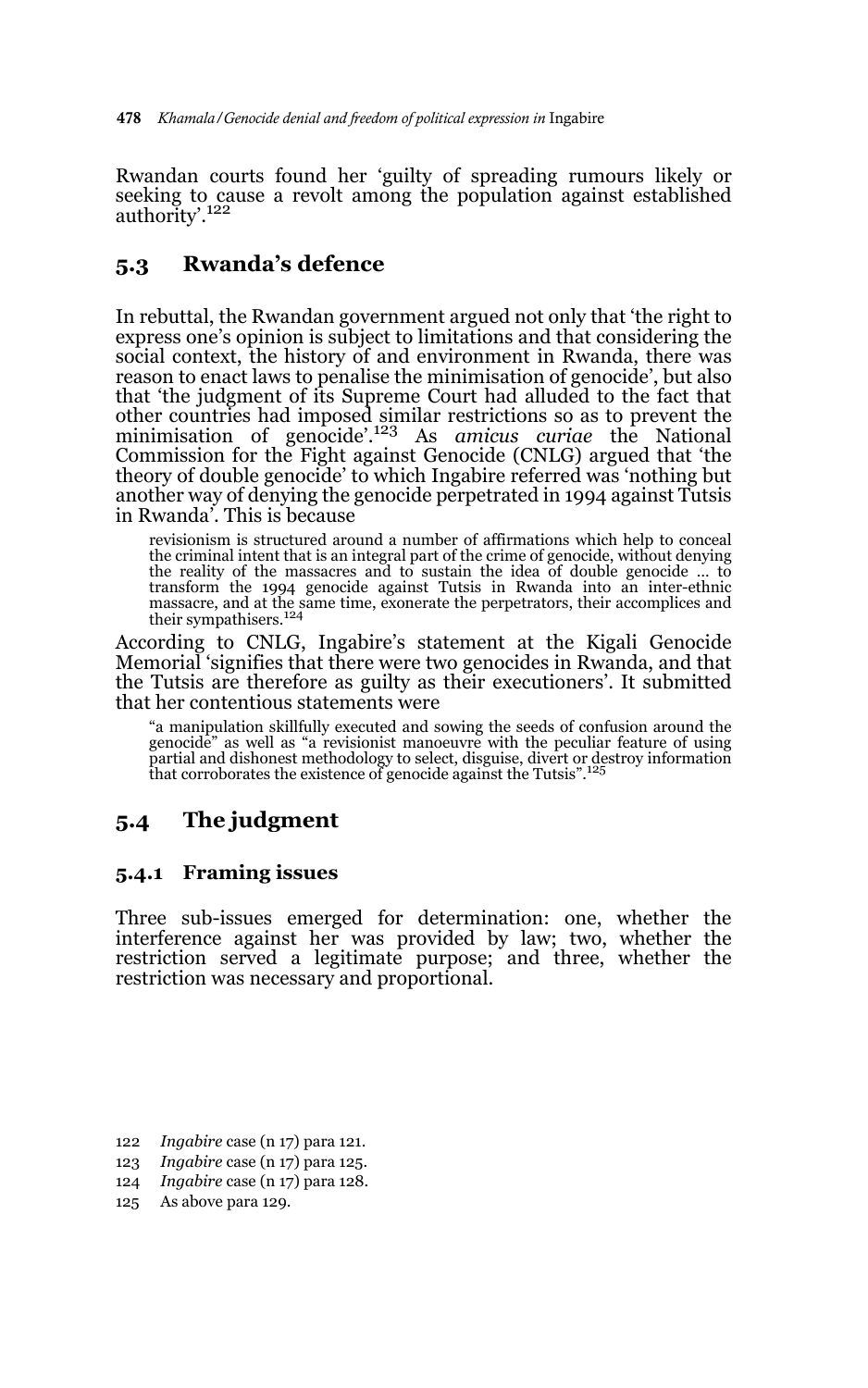### *Interference provided for by law*

Regarding the first issue, because 'the nature of the offences that these laws seek to criminalise is admittedly difficult to specify with precision', the African Court found that the interference against her was provided by law. Specifically, considering the margin of appreciation that member states to the African Charter enjoy 'in defining and prohibiting some criminal acts in its domestic legislation … the impugned laws provide adequate notice for individuals to foresee and adapt their behaviour to the rules'. The African Court therefore conceded that 'the said laws satisfy the requirement of the "the law" as stipulated under<br>article 9(2) of the Charter'.<sup>126</sup>

#### *Legitimate purpose*

Turning to the second issue of whether the restriction served a legitimate purpose**,** the African Court recalled its *Konaté* test that 'restriction made on the exercise of freedom of expression must be strictly necessary in a democratic society and proportional to the legitimate purposes pursued by imposing such restrictions'.<sup>127</sup> Crucially, it agreed that

given its past history of genocide, the kind of (genocide denial) restrictions imposed by the domestic law … are meant to protect state security and public order. The nature of the crimes for which [Ingabire] was charged and convicted also relate to<br>the protection of national security, from expression which create divisions among<br>the people and internal strife against the government.<sup>12</sup>

#### *Necessity and proportionality*

Regarding the third issue of whether the restriction was necessary and proportional, the African Court decided that

the determination of necessity and proportionality in the context of freedom of expression should consider that some forms of expression such as political speech, in particular, when they are directed towards the government and government officials, or are spoken by persons of special status, such as public figures, deserve a higher degree of tolerance than others.<sup>129</sup>

Moreover, because '[t]he assessment of necessity and proportionality under article 9(2) of the Charter and article 19(3) of ICCPR cannot be done in a vacuum and due consideration should be given to particular contexts in which the impugned expressions were made'.<sup>130</sup> Therefore, 'freedom of expression protects not only "information" or "opinions that are favourably received or regarded as inoffensive, but also those that offend, shock or disturb<sup>3</sup> a state or any section of the population'.<sup>131</sup>

- 126 *Ingabire* case (n 17) para 138.
- 127 As above.
- 128 *Ingabire* case (n 17) para 139.
- 129 *Ingabire* case (n 17) para 142.
- 130 *Ingabire* case (n 17) para 144.
- 131 *Ingabire* case (n 17) para 143.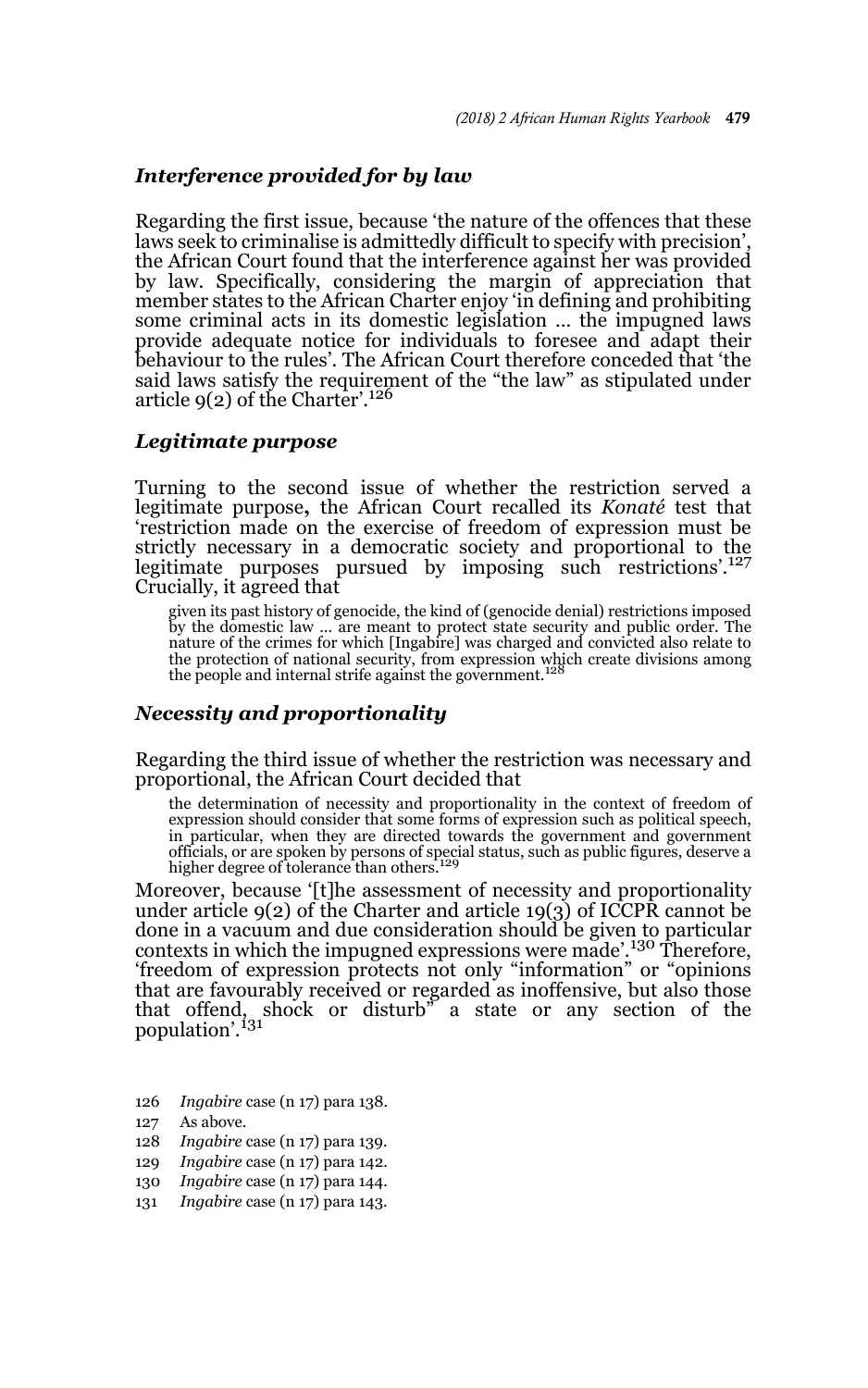### **5.4.2 Analysing conflicting testimonial statements**

#### *Validating minimisation laws*

The African Court began by analysing Rwanda's and CNLG's prayer 'to consider its particular past history and apply the principles of margin of appreciation and subsidiarity'.132 It appreciated the fact that

Rwanda suffered from the most atrocious genocide in the recent history of mankind and this is recognised as such internationally. This grim fact of its past evidently warrants that the government should adopt all measures to promote social cohesion and concordance among the people and prevent similar incidents from happening in the future. It goes without saying that it is entirely legitimate for the state to have introduced laws on the 'minimisation', 'propagation' or 'negation' of genocide.<sup>133</sup>

Nevertheless, it reasoned that 'the laws in question should not be applied at any cost to the rights and freedoms of individuals or in a manner which disregards international human rights standards'. Furthermore: 'The legitimate exercise of rights and freedoms by individuals is as important as the existence and proper application of such laws and is of paramount significance to achieve the purposes of maintaining national security and public order'.<sup>134</sup> Therefore, the African Court was compelled to 'examine the nature of the opinion alleged to have been expressed by [Ingabire] and determine whether such expression warranted her conviction and imprisonment, and<br>whether such measure was proportional under the circumstances'.<sup>135</sup>

#### *Three 'double genocide' statements*

Ingabire's statements that were alleged to have been made on different occasions were of two natures: first, 'those remarks made in relation to the Genocide, particularly, at the Kigali Genocide Memorial;' second, those directed against the government, including the President of the Republic, and the judiciary (comprising the gacaca courts)'.<sup>136</sup> In the first version, in her own words:137

At the Kigali Genocide Memorial, [Ingabire] claim[ed] to have made the following statement in Kinyarwanda:

If we look at this memorial, it only refers to the people who died during the genocide against the Tutsis. There is another untold story with regard to the crimes against humanity committed against the Hutus. The Hutus who lost their loved ones are also suffering; they think about the loved ones who perished and are wondering "When will our dead ones also be remembered?"

The second version was recorded before the Rwandan High Court<br>quoted in the introduction to the article.<sup>138</sup>

- 132 *Ingabire* case (n 17) para 145.
- 133 *Ingabire* case (n 17) para 147.
- 134 *Ingabire* case (n 17) para 148.
- 135 *Ingabire* case (n 17) para 149.
- 136 *Ingabire* case (n 17) para 150.
- 137 *Ingabire* case (n 17) As above para 151.
- 138 *Ingabire* case HC (n 13).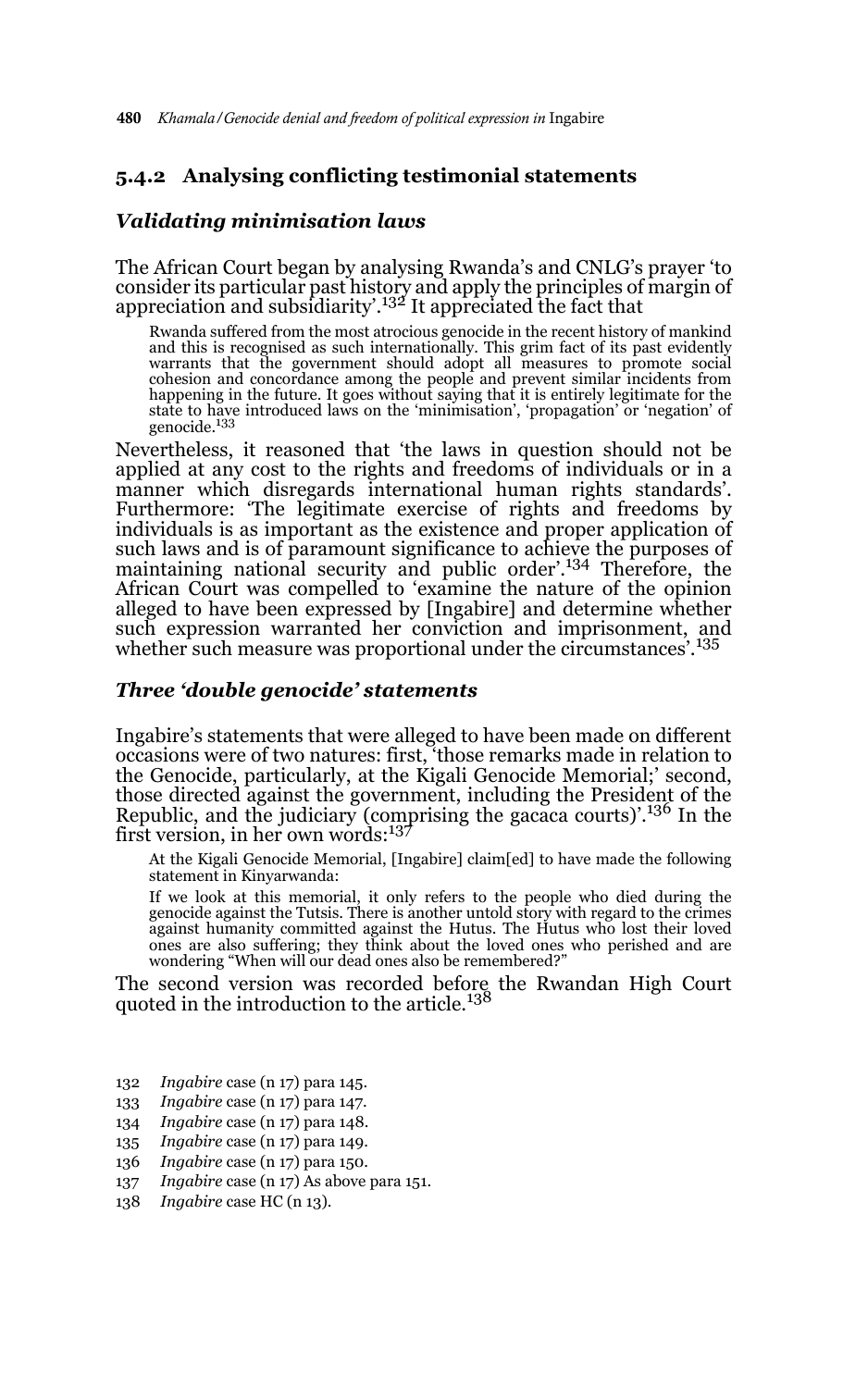In the third version, as recounted by the Supreme Court, her statement reads:<sup>139</sup>

For instance, this memory has been dedicated to people who were killed during the genocide against the Tutsi, however there is another side of genocide: the one committed against the Hutu. They have also suffered: they lost their relatives and they are also asking, "When is our time?"

For the African Court, the key issue was an evidentiary one, of whether in that speech Ingabire made at the Genocide Memorial she propagated the 'theory of double genocide'.<sup>140</sup>

#### **5.4.3 The verdict**

#### **Reasonable doubt**

Decisively, the versions of Ingabire's 'speech made at the Memorial, as recited by the High Court and the Supreme Court' were, the African Court held, 'at variance' not only with each other but also with her own version. In pertinent part, 'while the version of the speech as indicated by the Supreme Court talks about "another side of genocide: the one committed against the Hutu" the version of the speech, as recounted by the High Court talks about Hutus being … "victims of crimes against humanity and war crimes"'.141 Because of 'these conflicting versions of the said speech as quoted by the domestic courts' and further upon implying the principle of legality to place the burden of proof on the prosecution, therefore the African Court held that 'the doubt should benefit' Ingabire. The African Court consequently relied on the High Court's version of her speech, set out in the introduction to the article, similar to what was tendered before the African Court in 'evidence,<br>which was not challenged by the respondent State'.<sup>142</sup> Ultimately there was 'nothing in the statements made by [Ingabire] which denies or belittles the genocide committed against the Tutsi or implies the same'.<sup>143</sup>

Nothing in her remarks suggested that she advanced 'double genocide'. Although 'she admitted "the genocide against the Tutsis" but has never claimed that a *genocide* was committed against the Hutus'. Rebuking disproportionality, it was held that 'putting severe restrictions such as criminal punishments, on the rights of individuals merely on the basis of contexts would create an atmosphere where citizens cannot freely enjoy basic rights and freedoms, including the right to freedom of expression'.<sup>144</sup>

- 139 *Ingabire* case (n 17) para 154.
- 140 *Ingabire* case (n 17) para 155.
- 141 *Ingabire* case (n 17) para 156.
- 142 *Ingabire* case (n 17) para 157.
- 143 *Ingabire* case (n 17) para 158.
- 144 As above para 159 (emphasis added).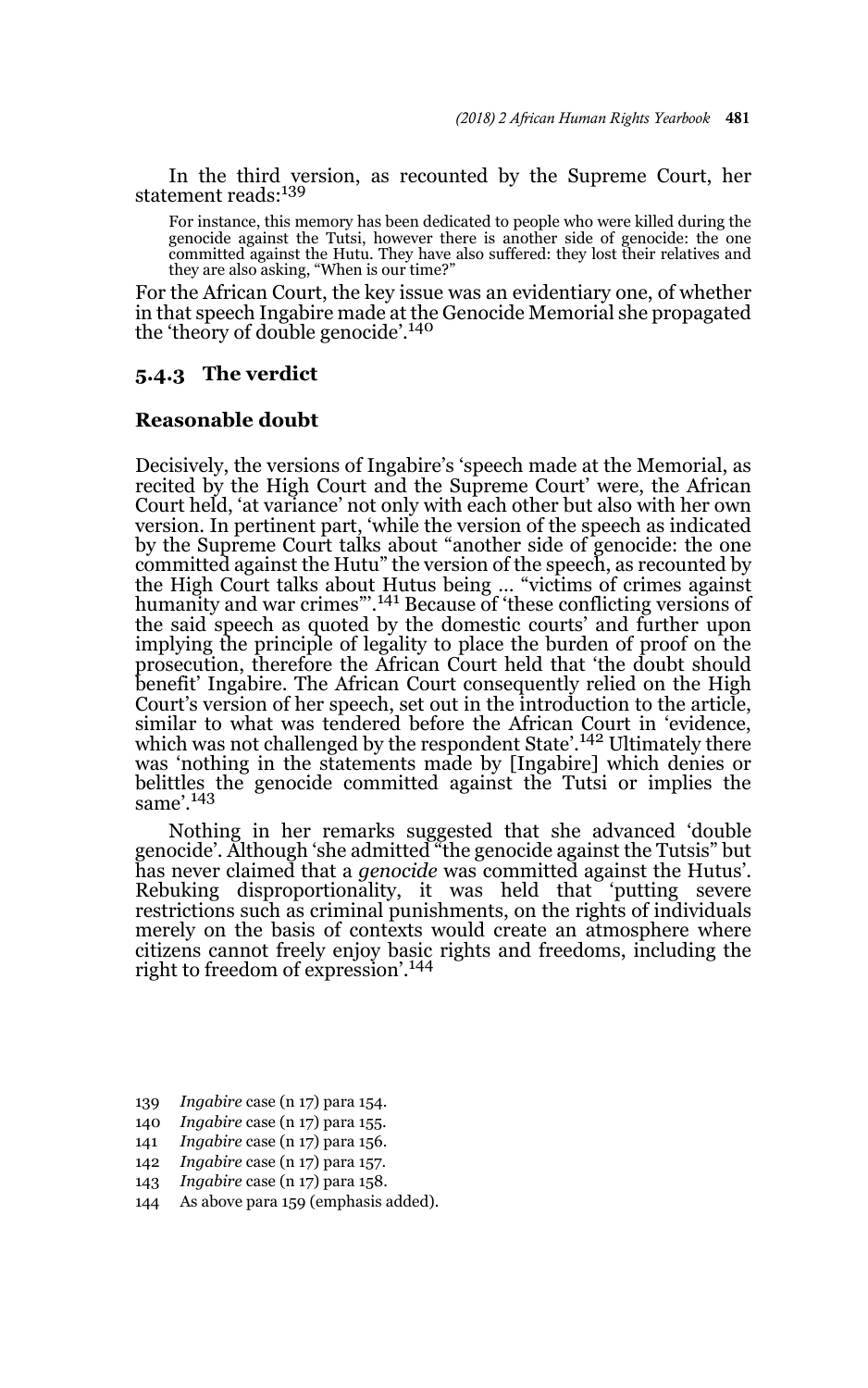## **Criticising public officials**

Ingabire's second group of statements contained severe criticisms against the government and public officials, alleging that political power is 'dominated by a small clique' that has 'a secret parallel power structure around president Kagame'. She stated that she was ready to fight against

the yoke [of fear], poverty, hunger, tyranny, servitudes, corruption, unfair gacaca court system, repression, prison term for works of general interests (TIG), reasons that lead people to flee the country, inequality, expropriation, homelessness, lack of self-esteem and killing through torture.<sup>145</sup>

The African Court held that 'these statements are of the kind that is (sic) expected in a democratic society and should thus be tolerated, especially when they originate from a public figure'.<sup>24</sup> In any event, there was 'no evidence showing that the statements caused strife, public outrage or any other particular threat to the security of the state or public order'.146 Because Ingabire's 'conviction and sentence for making the above statements both at the Kigali Genocide Memorial and on other occasions, was not necessary in a democratic society', her 'punishment was not proportionate to the legitimate purposes which the conviction and sentence seek to achieve' therefore Rwanda 'could have adopted other less restrictive measures to attain the same objectives'.<sup>147</sup> It violated article 9(2) of the African Charter and article 19 of the ICCPR.<sup>148</sup> However, there were no exceptional and compelling circumstances to warrant repeal with retroactive effect, of its divisionism-creating law.149 Rwanda was not precluded 'from considering such measure on its own'.<sup>150</sup>

### **5.5 Contested approaches to criminalising genocide denial**

### **5.5.1 European and African human rights regional jurisprudence**

The African Court upheld Rwanda's genocide denial laws. Under these laws it is not possible to objectively discuss whether or not the antigenocide campaign against the state-sponsored murderers, was mirrored by some rogue crimes by RPF officers. Neither can critics seek to ethnicise the atrocities to suggest that they were morally defensible. Nowadays, given that country's ghastly past, it is officially impermissible to question whether the revolutionaries acted purely in

- 145 *Ingabire* case (n 17) para 160.
- 146 *Ingabire* case (n 17) para 161.
- 147 *Ingabire* case (n 17) para 162; see also Supreme Court sentencing decision of 13 December 2013.
- 148 *Ingabire* case (n 17) para 163.
- 149 Secs 116 & 463 of Organic Law 1/2012 of 2 May 2012, relating to the Penal Code as well as that of Law  $\frac{84}{2013}$  of 28 October 2013.
- 150 *Ingabire* case (n 17) para 169.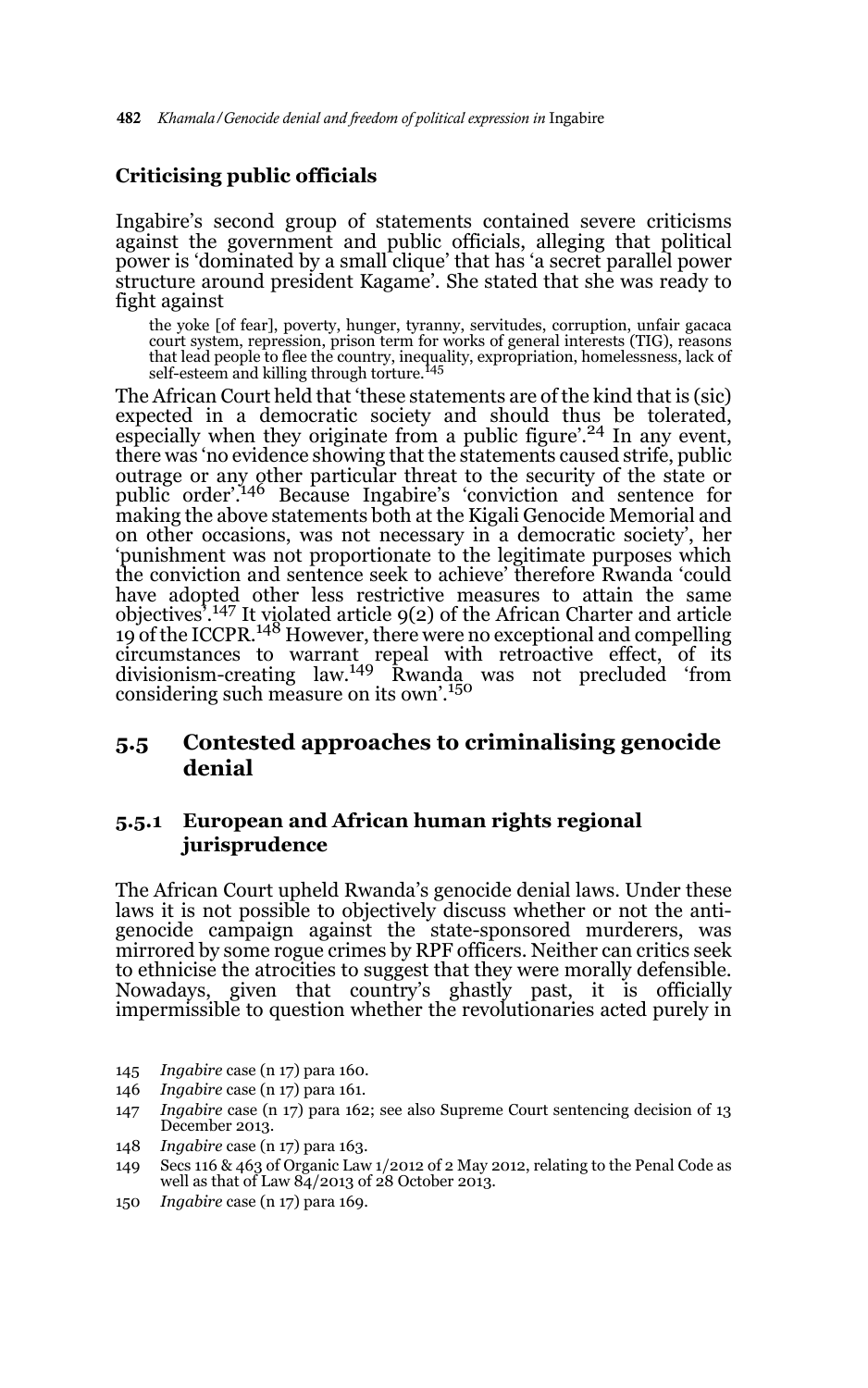defence of Tutsi lives, property and dignity or were disproportionate. Clearly, no one can defend, whether politically or judicially, aggressive killing as excusable. Consequently, crimes on the part of the RPF soldiers have 'been punished and are still being punished'.<sup>151</sup> However excesses, if attributable to honest mistakes, may be legally defensible as part of a generally disciplined defensive aggression.

#### **5.5.2 The Millian approach**

Mamdani is convinced that 'the only peace possible between Hutu and Tutsi is armed peace'. This is because 'the dilemma of post-genocide Rwanda lies in a chasm that divides Hutu as a political majority from Tutsi as a political minority'.<sup>152</sup> Concerning whether or not to secure peace through military means or genocide denial law, for Reyntjens

[t]his dilemma would not exist in case of genuine (ie non-ethnic) democracy and genuine (ie not victor's) justice. Both aims would then be reconcilable and this is what responsible political leadership in Rwanda would have to strive for if the nation is to survive in the long term.<sup>153</sup>

Conversely, Mill's infallibility presumption begins by arguing that 'if we are interested in having the truth prevail we should allow all available<br>arguments to be heard'.<sup>154</sup> This assumes that short of an imminent emergency, the publication of a possibly true statement is the highest public good.155 He thus answers 'the apparent irrationality of the doctrine of freedom of expression'. For him what is objectionable about censorship is that in order to be protected by a law protecting an autonomous man against coming to have false beliefs on account of another's freedom of expression, 'a person would have to concede to the state the right to decide certain views were false and since it had so decided, to prevent him from hearing them advocated even if he might wish to do so'.<sup>156</sup>

Significantly, 'the Millian Principle rests on a limitation of the authority of states to command their subjects rather than the right of individuals'.157 Nonetheless, 'exceptions should be allowed in cases of diminished responsibility' since 'there may seem to be an obvious case for allowing deviations from the principle in times of war or other grave<br>emergency'.<sup>158</sup> Additionally, 'the Millian Principle allows one, even in normal times, to consider whether the publication of certain information might present serious hazards to public safety by giving people capacity to inflict certain harms'.<sup>159</sup>

- 151 Kagame (n 7) xxiv.
- 152 M Mamdani *When victims become killers: colonialism, nativism, and the genocide in Rwanda* (2001) 266 cited in Reyntjens (n 11) 262.
- 153 Reyntjens (n 11).
- 154 T Scanlon 'A theory of freedom' in R Dworkin' (ed) *The philosophy of law* (1977) 153 at 162.
- 155 Barendt (n 76) 8.
- 156 Scanlon (n 154) 164.
- 157 Scanlon (n 154) 167.
- 158 Scanlon (n 154) 169.
- 159 Scanlon (n 154) 170.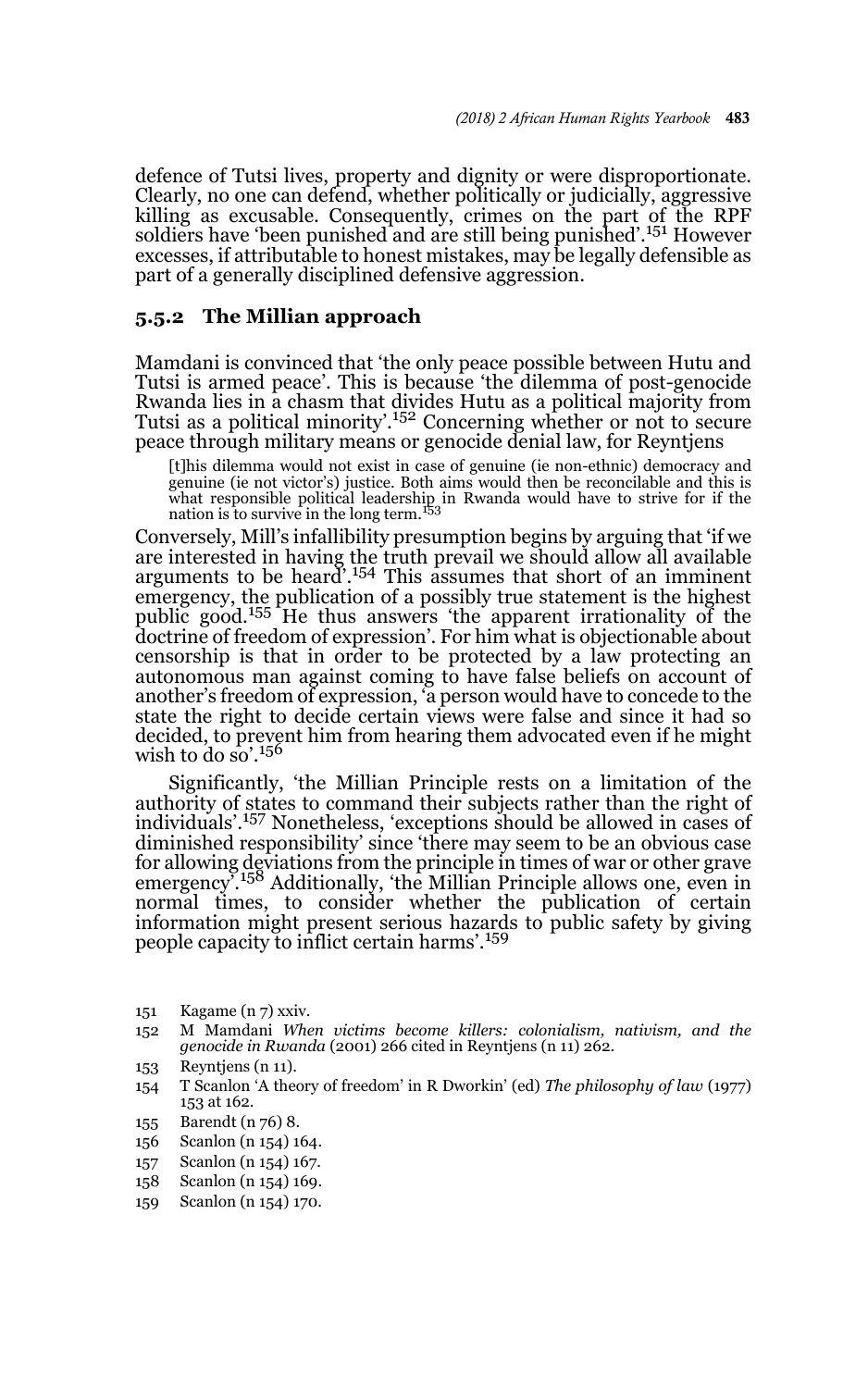The best rejoinder to authoritarian repression of genocide denial 'is that suppression of speech creates suspicion of authority and destroys tolerance. It is better<sup>5</sup>, Barendt concludes:<sup>160</sup>

[t]o permit dissemination, say, of hate speech than to curtail the freedom of extremists. The latter course might encourage people to believe the truth of suppressed speech, which they would otherwise ignore or reject.

Worse still, 'driven underground it may surface later in a more dangerous form'.

### **5.5.3 'Forfeiture' and 'human rights' approaches to regulation**

Prohibition of hate speech 'because it is possibly true' is undesirable because it entails an unwarranted '"assumption of infallibility" on the part of the state'.<sup>161</sup> Indeed, 'it is only because opponents of (governmental) measures are free to challenge their wisdom that the government can ever be confident that it is appropriate to legislate'. Alternatively, 'it is still wrong to suppress speech because it is objectively false for people holding the beliefs will no longer be challenged and forced to defend their views'. Thus, Norrie distinguishes a state's repressive responses, as either entailing broad 'forfeiture' of all an attacker's rights, on the one hand, or limiting its responses, to relent in respect of the attacker's 'human rights', on the other. Ultimately, 'the moral issues are at large, conflicted, and this leads back to the broad and vague "umbrella" standard of judgment as is provided by reasonableness'.162

RPF's public defence constitutes a *justification* to harms, unlike polluting the social environment or denuding dignity by offensive aggression of deniers who raise a defence of *excuse* predicated upon colonial ethnic exclusion. As a modern phenomenon, the Rwandan genocide commenced with the 1994 attacks which subsequently triggered political and judicial responses, including proscribing 'double genocide'. Thus deniers forfeit any defence that denial laws are in and of themselves unnecessary or disproportionate. Nonetheless, it is trite law that the implementation of *justifiable* self-defence must remain necessary, be in response to an imminent threat, and use proportionate force, which is reasonable in the circumstances. In the *Ingabire* case, the absence of evidence of 'double genocide' speech on her part, therefore, correctly resulted in the African Court's finding that 'the restriction served a legitimate purpose' as 'article 27 of the Charter requires that all rights and freedoms must be exercised "with due regard to the rights of others, collective security, morality and common<br>interest".<sup>163</sup>

- 160 Barendt (n 76) 9.
- 161 Barendt (n 76) 8.
- 162 AW Norrie *Crime, reason and history: a critical introduction to criminal law* (2014) 277.
- 163 *Ingabire* case (n 17) para 140.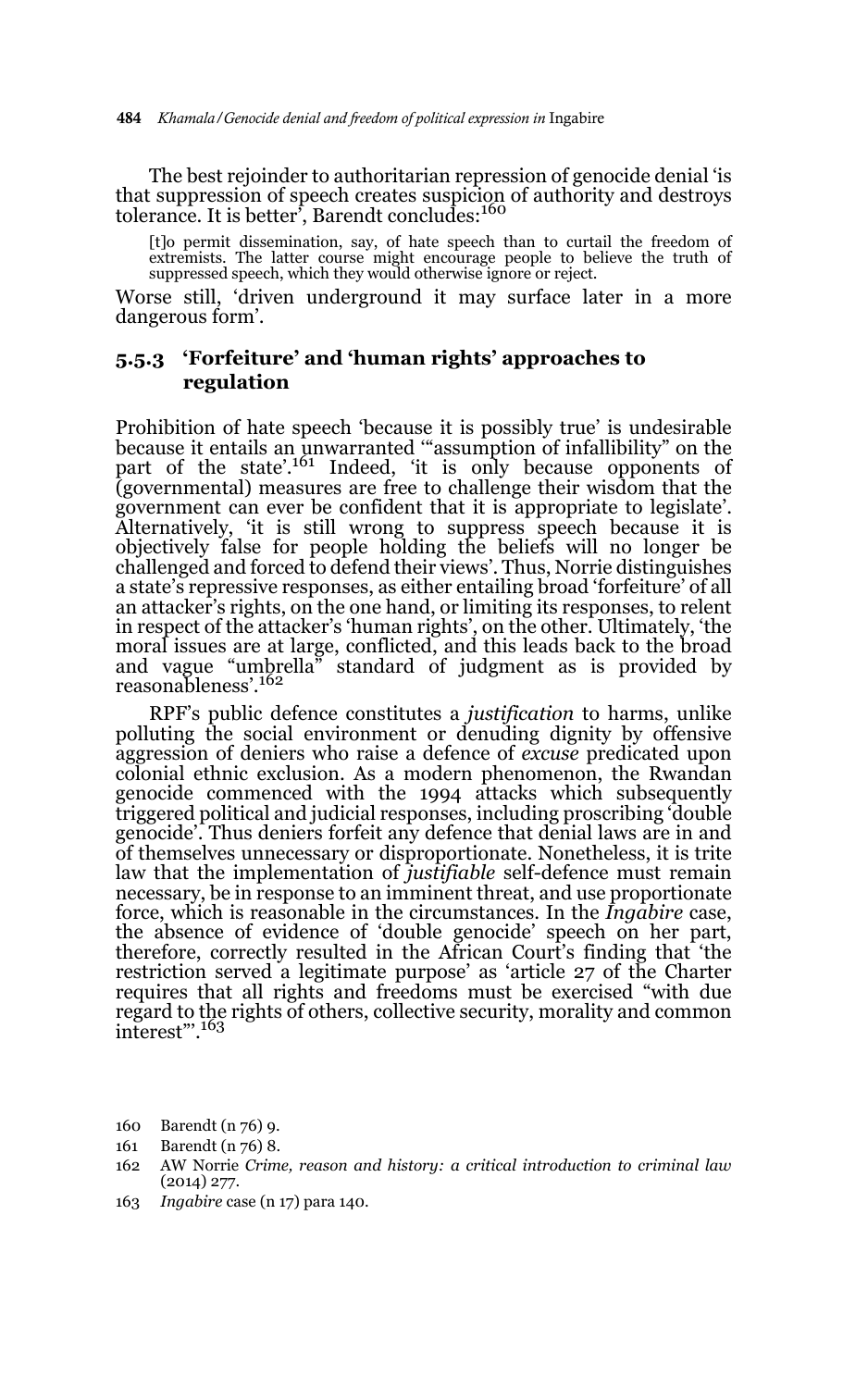## **6 CONCLUSION**

To contribute to the campaign against denial, this article has critically evaluated Rwanda's 1994 genocide minimisation law criminalising the public negation of the genocide *inter alia* with words, and making that crime punishable by between 10 and 20 years' imprisonment. Indeed, former colonial power Belgium's hate speech restrictions are similar to those enacted in Rwanda's 'illiberal' democracy. Yet, in both contexts the regional human rights courts have upheld them. But certain remarks by opposition leader Ingabire were not restricted by the African Commission, due to insufficient evidence. This explains why the African Court upheld that Law, but simultaneously held that Rwanda violated Ingabire's right to freedom of opinion and expression. The article argues that while the African Court applied a 'human rights' approach to prohibited speech to interpret Rwanda's minimisation laws, the domestic courts relied on a 'forfeiture' approach to curtail the expressive freedom of extremists. The regional court deployed the attitude that free speech is a right, as held in the US case of *Sullivan*, which had been transplanted in *Konaté*. However, it also harboured reasonable doubts about whether opposition leader Ingabire's remarks constituted 'double genocide'. Similarly, in the *Belkacem* case the European human rights system robustly upheld Belgium's hate speech regulations. Although Rwandan courts' adopting a 'forfeiture' approach to public defence is justified by colonial and post-colonial history, unless its implementation respects human rights, the state not only violates its treaty obligations, but also loses democratic legitimacy.

The validity of Rwanda's divisionism laws debunk Straus's charge that 'as they searched for the origins of the genocide and in response to the ahistorical claims of ancient tribal hatred, authors turned to (Rwanda's) history of ethnicity'. It is untrue that 'consumers of this history attribute too much blame' in his view 'to colonialism' since Europeans did not invent the categories "Hutu" and "Tutsi", nor did they invent social hierarchies in Rwanda'.164 Rather, the article agrees with Swart that 'denial is a form of racism as insidious and potentially dangerous as other more open direct, manifestations of racism. Different attitudes exist as to how the law should react'.165 Instead, civic campaigns and formal education in school curriculums may sensitise audiences about the hideous mass atrocities and their duty to respect ethnic diversity.

Rwanda had previously made a unilateral declaration under article 34(6) of the African Court Protocol allowing individuals and nongovernmental organisations to bring claims directly to the Court against Rwanda. However, in February 2016 it withdrew its declaration accepting the African Court's jurisdiction. Rwanda's reason for

164 Straus (n 1) 521. 165 Swart (n 63) 177.